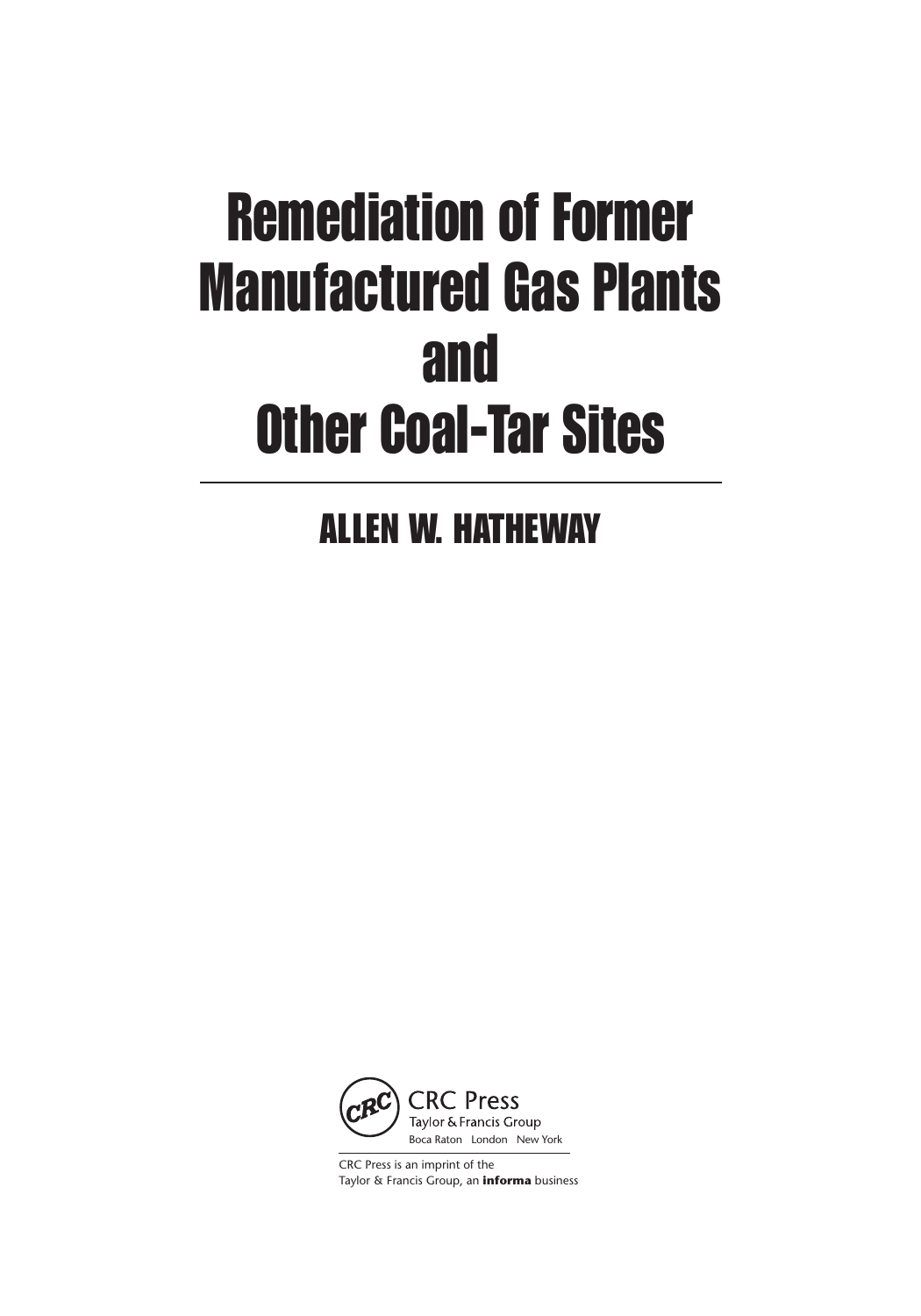## Contents

 $\overline{\phantom{a}}$ 

 $\bigoplus$ 

| <b>Chapter 1</b> |                                                                                |  |
|------------------|--------------------------------------------------------------------------------|--|
|                  |                                                                                |  |
|                  | Estimated Number of Former Gas-Manufacturing and Related Sites in the          |  |
|                  |                                                                                |  |
|                  |                                                                                |  |
|                  |                                                                                |  |
|                  |                                                                                |  |
|                  |                                                                                |  |
|                  |                                                                                |  |
|                  | Franchises and Other Public Certifications of the Manufactured Gas Industry 21 |  |
|                  |                                                                                |  |
|                  |                                                                                |  |
|                  |                                                                                |  |
|                  |                                                                                |  |
|                  |                                                                                |  |
|                  |                                                                                |  |
|                  |                                                                                |  |
|                  |                                                                                |  |
|                  |                                                                                |  |
|                  |                                                                                |  |
|                  |                                                                                |  |
|                  | Embracing Natural Gas: A Time of Confusion and Its Environmental Legacy 39     |  |
|                  |                                                                                |  |
|                  |                                                                                |  |
|                  | Environmental Downside of the Substitute Natural Gas Scenario  42              |  |
|                  |                                                                                |  |
|                  |                                                                                |  |
|                  |                                                                                |  |
|                  |                                                                                |  |
|                  | Today's Implications of MGP Ownership by Holding Companies 44                  |  |
|                  | Early Federal Anti-Trust Actions against Utility Holding Companies  44         |  |
|                  |                                                                                |  |
|                  |                                                                                |  |
|                  |                                                                                |  |
|                  |                                                                                |  |
|                  |                                                                                |  |
|                  |                                                                                |  |

 $\bigoplus$ 

 $\bigoplus$ 

I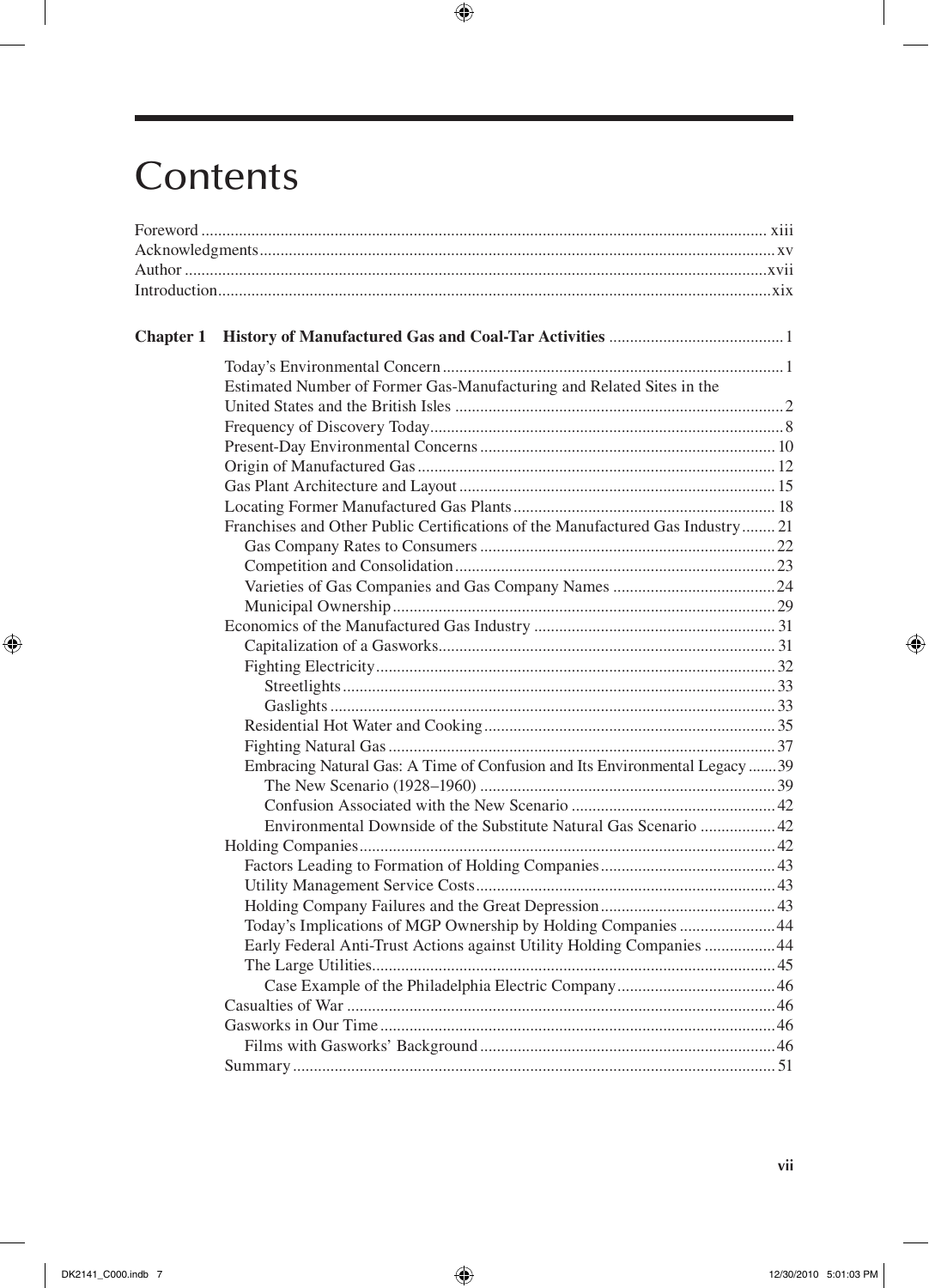$\overline{\phantom{a}}$ 

 $\bigoplus$ 

| Chapter 2 Gas Manufacturing Processes (I): Coal Gas and Carbureted Water     |  |
|------------------------------------------------------------------------------|--|
|                                                                              |  |
| Modern Environmental Implications of Historic Gas Feedstocks54               |  |
|                                                                              |  |
|                                                                              |  |
| Lignite and Brown Coal (Lignite [France], Braunkohle [Germany])56            |  |
|                                                                              |  |
|                                                                              |  |
|                                                                              |  |
|                                                                              |  |
|                                                                              |  |
|                                                                              |  |
|                                                                              |  |
|                                                                              |  |
|                                                                              |  |
|                                                                              |  |
|                                                                              |  |
| The Broad Selection of Gas-Manufacturing Processes and Variants 75           |  |
|                                                                              |  |
|                                                                              |  |
|                                                                              |  |
|                                                                              |  |
|                                                                              |  |
|                                                                              |  |
|                                                                              |  |
|                                                                              |  |
|                                                                              |  |
|                                                                              |  |
|                                                                              |  |
|                                                                              |  |
|                                                                              |  |
|                                                                              |  |
| Linking the Retorts to the Gas Treatment Process and to Generation           |  |
|                                                                              |  |
|                                                                              |  |
|                                                                              |  |
|                                                                              |  |
|                                                                              |  |
|                                                                              |  |
|                                                                              |  |
|                                                                              |  |
| Water Gas (Blue Gas = Blue Water Gas = Blast Furnace Gas = Producer Gas) 119 |  |
|                                                                              |  |
| Differentiation of Water Gas and Oil-Enriched Water Gas  120                 |  |
|                                                                              |  |
|                                                                              |  |
|                                                                              |  |
|                                                                              |  |

 $\bigoplus$ 

 $\bigoplus$ 

viii

 $\overline{\phantom{a}}$ 

 $\bigoplus$ 

12/30/2010 5:01:04 PM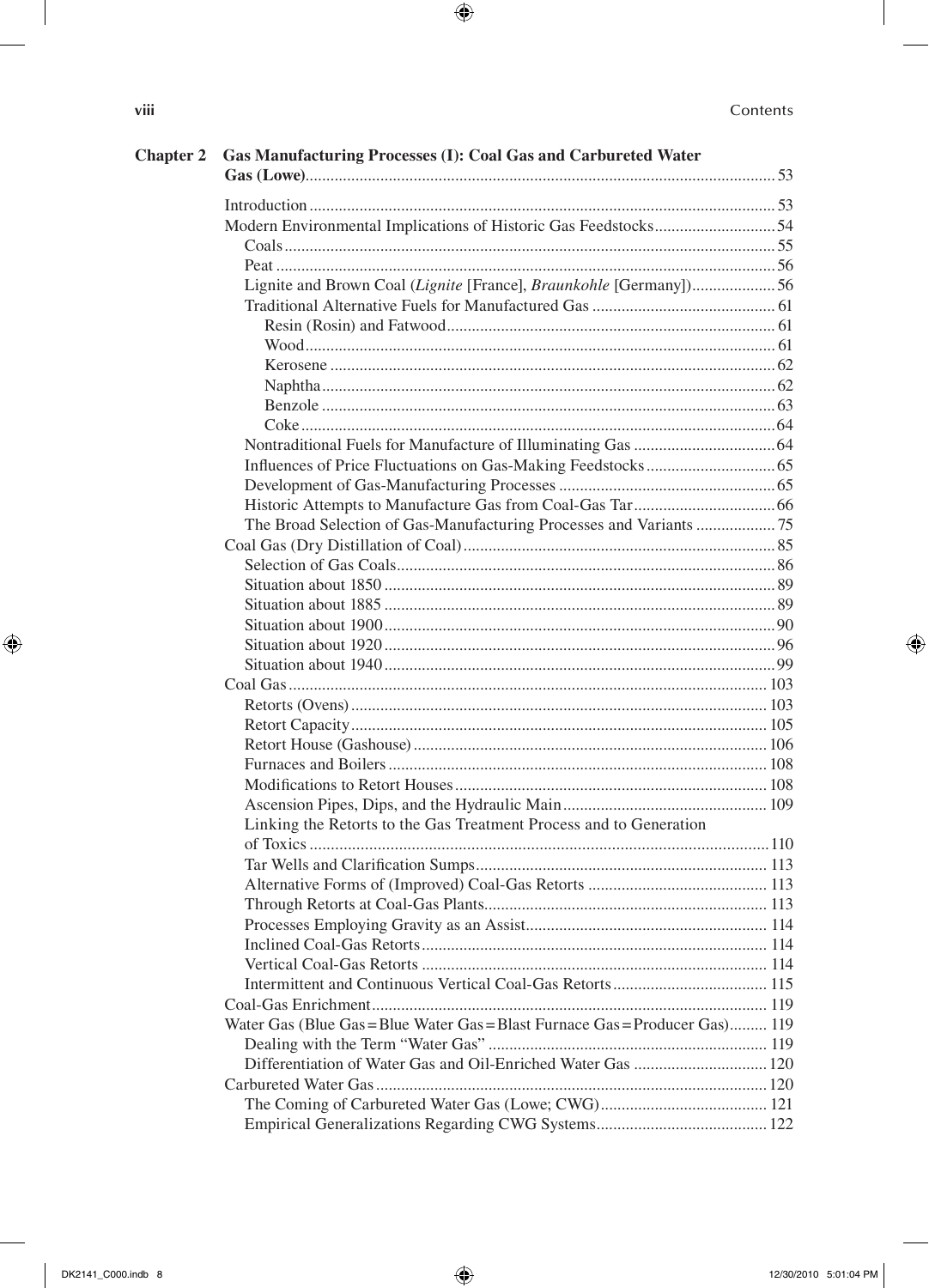#### Contents **ix**

| Understanding the Workings of Carbureted Water-Gas Generation 130              |  |
|--------------------------------------------------------------------------------|--|
|                                                                                |  |
|                                                                                |  |
|                                                                                |  |
|                                                                                |  |
|                                                                                |  |
|                                                                                |  |
| PG&E's Resurgent Experiment with Carbureted Water Gas (1925) 144               |  |
|                                                                                |  |
| Narrative (1918) of the New Municipal Coal-Gas Plant at Bellefontaine, OH  145 |  |
|                                                                                |  |
|                                                                                |  |

 $\bigoplus$ 

#### **Chapter 3 Gas Manufacturing (II) Secondary Processes: Gas-Manufacturing Processes Other Than Coal Gas and Carbureted Water Gas**............................ 149

| Premise of the "Second" and "Third" Levels of Gas-Related Processes  149     |  |
|------------------------------------------------------------------------------|--|
| General Phasing of Second and Third Levels of Gas-Manufacturing              |  |
|                                                                              |  |
| Subtle Exceptions to Hatheway's Concept of Gas-Process Phasing  149          |  |
|                                                                              |  |
|                                                                              |  |
|                                                                              |  |
| Water Gas (Blue Gas = Blue Water Gas = Blast Furnace Gas = Producer Gas) 164 |  |
|                                                                              |  |
|                                                                              |  |
|                                                                              |  |
|                                                                              |  |
| Industrial Sites Favoring the Use of Producer Gas Engines  167               |  |
|                                                                              |  |
|                                                                              |  |
|                                                                              |  |
|                                                                              |  |
|                                                                              |  |
|                                                                              |  |
|                                                                              |  |
|                                                                              |  |
|                                                                              |  |
| Remedial Implications for Producer Gas Plants (Gas Producers) 197            |  |
|                                                                              |  |
|                                                                              |  |
|                                                                              |  |
| Remedial Implications Associated with Pacific Coast Oil Gas Plants 201       |  |
|                                                                              |  |
|                                                                              |  |
|                                                                              |  |
| Other Carbonization Processes of Coal and Organic Feedstocks  211            |  |
|                                                                              |  |

 $\bigoplus$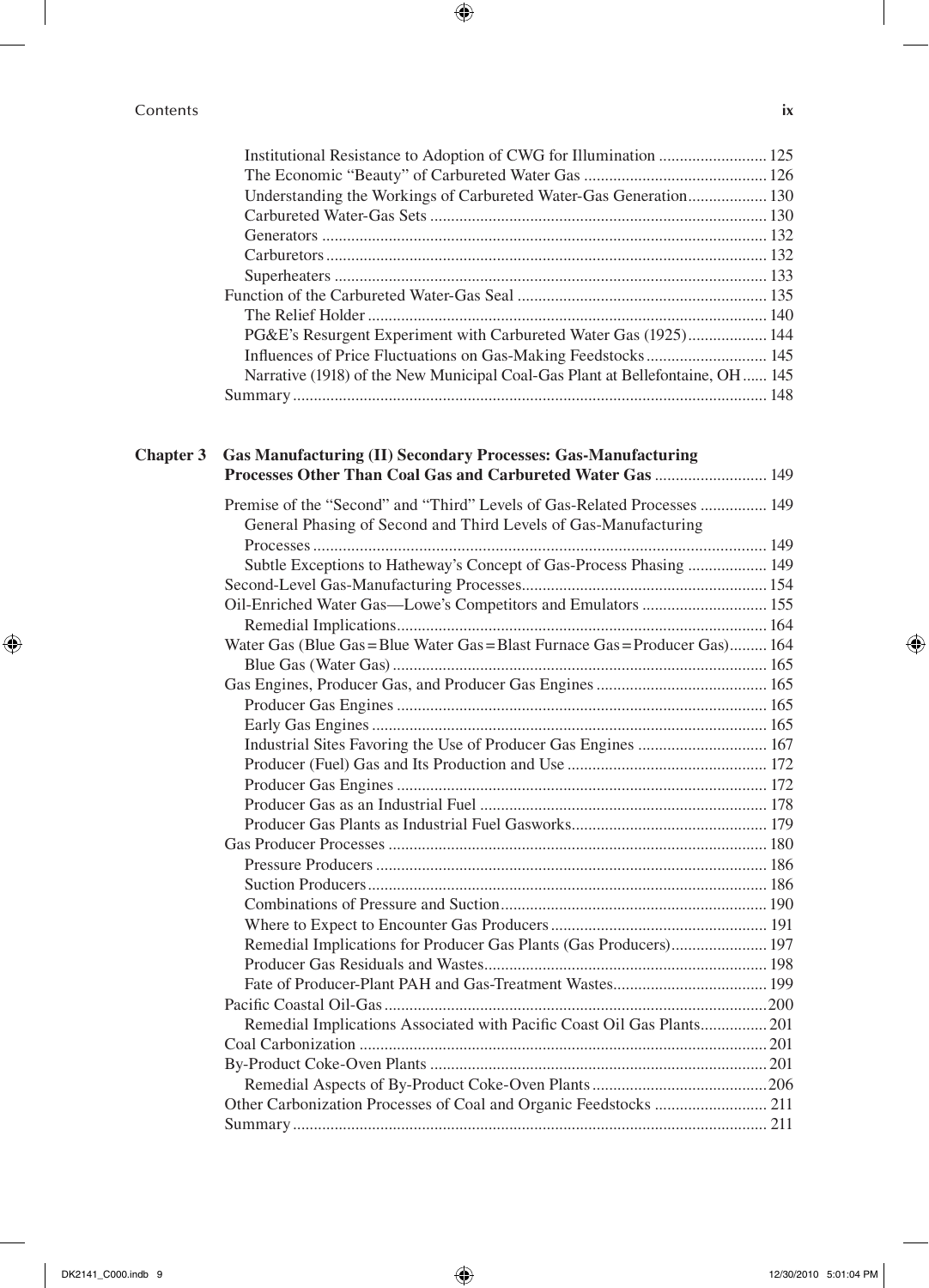#### **x** Contents

 $\overline{\phantom{a}}$ 

 $\bigoplus$ 

| <b>Chapter 4</b> |                                                                          |  |
|------------------|--------------------------------------------------------------------------|--|
|                  |                                                                          |  |
|                  | Artificial Gas-Manufacturing Processes Producing Lesser Accumulations of |  |
|                  |                                                                          |  |
|                  |                                                                          |  |
|                  |                                                                          |  |
|                  |                                                                          |  |
|                  |                                                                          |  |
|                  |                                                                          |  |
|                  | Historic Perspective: The Role of Edward G. Boyer, Gas Engineer  241     |  |
|                  |                                                                          |  |
|                  | Contemporary (2010) Concern for Contamination at Derelict SNG            |  |
|                  |                                                                          |  |
|                  |                                                                          |  |
|                  |                                                                          |  |
|                  |                                                                          |  |
|                  |                                                                          |  |
|                  |                                                                          |  |
|                  |                                                                          |  |
|                  |                                                                          |  |
|                  |                                                                          |  |
|                  |                                                                          |  |
|                  |                                                                          |  |
|                  |                                                                          |  |
|                  |                                                                          |  |
|                  | Late Twentieth Century High-Technologies for Coal Gasification (aka      |  |
|                  |                                                                          |  |
|                  |                                                                          |  |
|                  |                                                                          |  |
|                  |                                                                          |  |
|                  | "Standard" American Beehive Nonrecovery Block Coke Oven272               |  |
|                  |                                                                          |  |
|                  | Planning and Conducting Beehive Oven Site and Waste Characterization 275 |  |
|                  | Using Historic Industrial Archeological Artifacts in Beehive Site        |  |
|                  |                                                                          |  |
|                  | Summary of Remedial Implications for Beehive Coke-Oven Plants 279        |  |
|                  | Artificial Gas—Manufacturing and Related Processes Not Known for         |  |
|                  |                                                                          |  |
|                  |                                                                          |  |
|                  |                                                                          |  |
|                  |                                                                          |  |
|                  |                                                                          |  |
|                  |                                                                          |  |
|                  |                                                                          |  |
|                  |                                                                          |  |
|                  |                                                                          |  |
|                  |                                                                          |  |
|                  |                                                                          |  |
|                  |                                                                          |  |
|                  |                                                                          |  |

 $\bigoplus$ 

 $\overline{\phantom{a}}$ 

 $\bigoplus$ 

ı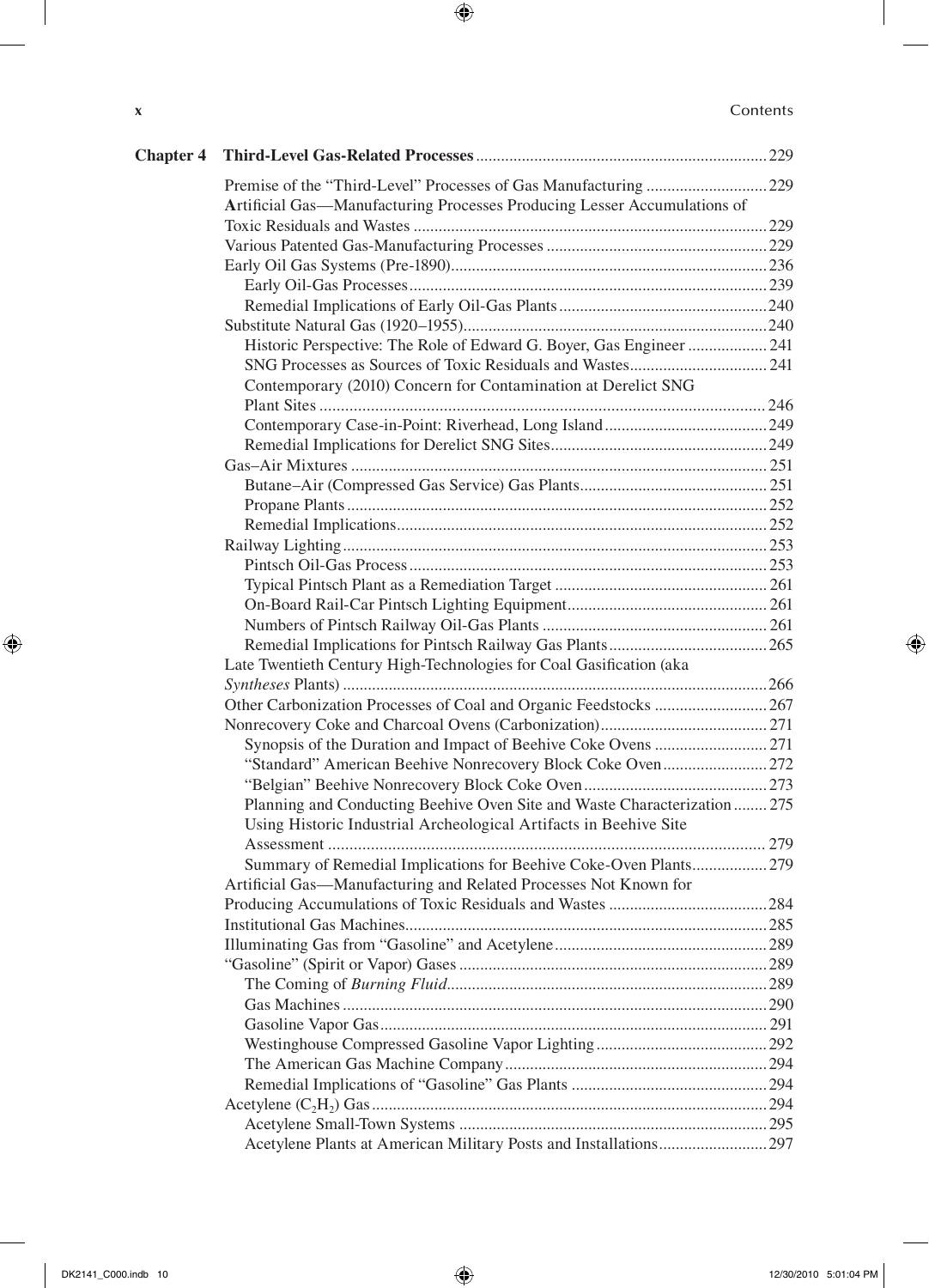| Contents | XI |
|----------|----|
|          |    |

 $\overline{\phantom{a}}$ 

 $\bigoplus$ 

|                  | Remedial Implications of Derelict Fuel Briquette Plant Sites303      |  |
|------------------|----------------------------------------------------------------------|--|
|                  |                                                                      |  |
|                  |                                                                      |  |
|                  |                                                                      |  |
| <b>Chapter 5</b> | <b>Gasworks Components (I): Generation through Clarification</b>     |  |
|                  |                                                                      |  |
|                  |                                                                      |  |
|                  |                                                                      |  |
|                  |                                                                      |  |
|                  |                                                                      |  |
|                  |                                                                      |  |
|                  |                                                                      |  |
|                  |                                                                      |  |
|                  |                                                                      |  |
|                  |                                                                      |  |
|                  | Tar Filter as a Fitting on Large Carbureted Water Gas Sets (1926)320 |  |
|                  |                                                                      |  |
|                  |                                                                      |  |
|                  |                                                                      |  |
|                  |                                                                      |  |
|                  |                                                                      |  |
|                  |                                                                      |  |
|                  |                                                                      |  |
|                  |                                                                      |  |
|                  |                                                                      |  |
|                  |                                                                      |  |
|                  |                                                                      |  |
|                  | Remedial Implications Related to the Presence of Manufactured Gas    |  |
|                  |                                                                      |  |
|                  |                                                                      |  |
|                  |                                                                      |  |
|                  |                                                                      |  |
|                  |                                                                      |  |
|                  |                                                                      |  |
|                  |                                                                      |  |
|                  |                                                                      |  |
|                  |                                                                      |  |
|                  |                                                                      |  |
|                  |                                                                      |  |
|                  |                                                                      |  |
|                  |                                                                      |  |

 $\bigoplus$ 

 $\overline{\phantom{a}}$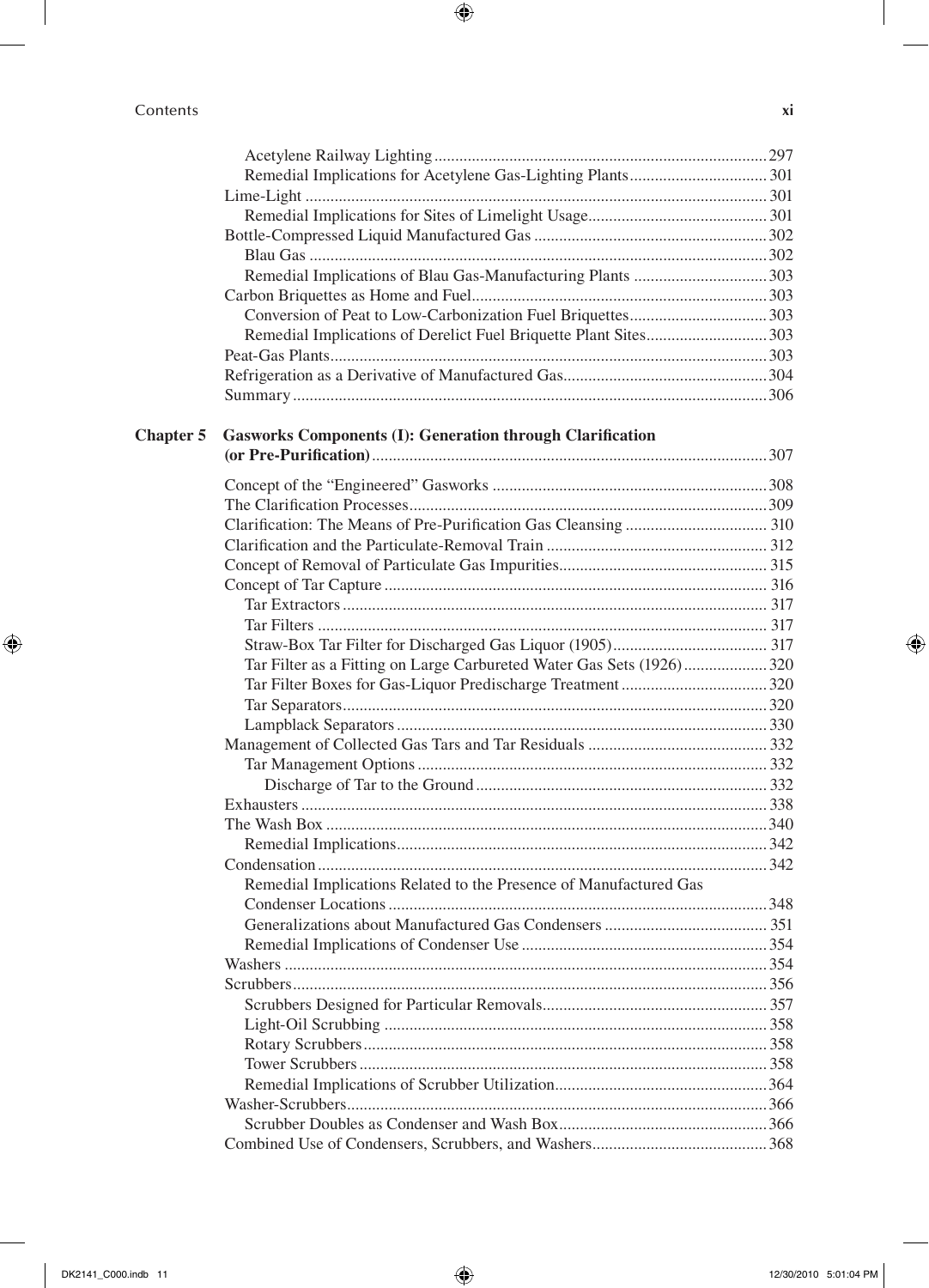### **xii** Contents

 $\overline{\phantom{a}}$ 

 $\bigoplus$ 

| <b>Chapter 6</b> |                                                                                  |  |
|------------------|----------------------------------------------------------------------------------|--|
|                  |                                                                                  |  |
|                  | Today's Environmental Impacts of Yesteryear's Purification Activities 373        |  |
|                  | Contaminants and Contamination Associated with Purification and Spent            |  |
|                  |                                                                                  |  |
|                  |                                                                                  |  |
|                  |                                                                                  |  |
|                  |                                                                                  |  |
|                  |                                                                                  |  |
|                  |                                                                                  |  |
|                  |                                                                                  |  |
|                  |                                                                                  |  |
|                  |                                                                                  |  |
|                  |                                                                                  |  |
|                  |                                                                                  |  |
|                  | Selection of Purification Media Based on Performance and Handling 389            |  |
|                  |                                                                                  |  |
|                  |                                                                                  |  |
|                  |                                                                                  |  |
|                  |                                                                                  |  |
|                  |                                                                                  |  |
|                  |                                                                                  |  |
|                  |                                                                                  |  |
|                  |                                                                                  |  |
|                  |                                                                                  |  |
|                  |                                                                                  |  |
|                  |                                                                                  |  |
|                  |                                                                                  |  |
|                  |                                                                                  |  |
|                  |                                                                                  |  |
|                  |                                                                                  |  |
|                  |                                                                                  |  |
|                  |                                                                                  |  |
|                  |                                                                                  |  |
|                  | Hierarchical Steps in the Generation of Gas Plant Wastes: Toxic and Nontoxic 403 |  |
|                  |                                                                                  |  |
|                  | Hierarchy of Products, Residuals, By-Products, and Wastes  405                   |  |
|                  |                                                                                  |  |
|                  |                                                                                  |  |
|                  |                                                                                  |  |
|                  |                                                                                  |  |
|                  |                                                                                  |  |
|                  | Important Design Features (for Remedial Engineering Consideration) 415           |  |
|                  |                                                                                  |  |

 $\bigoplus$ 

 $\overline{\phantom{a}}$ 

 $\bigoplus$ 

DK2141\_C000.indb 12 12/30/2010 5:01:04 PM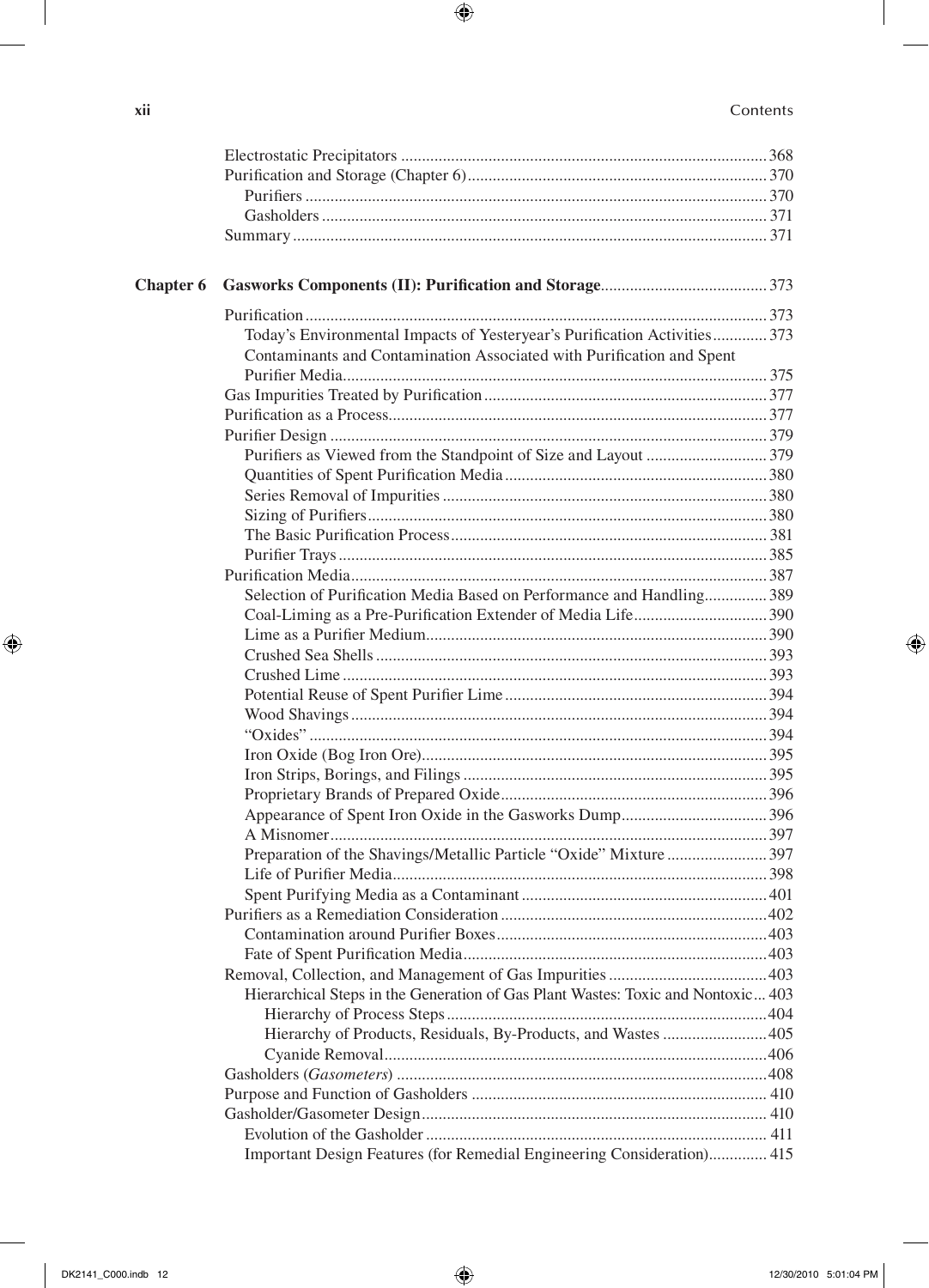|  | Contents |
|--|----------|
|  |          |

| v        |   |     |   |
|----------|---|-----|---|
| e e<br>- | - | . . | - |

|                  | High-Pressure Holders; Spherical and Hemispherical-Cylindrical  436           |  |
|------------------|-------------------------------------------------------------------------------|--|
|                  |                                                                               |  |
|                  |                                                                               |  |
|                  |                                                                               |  |
|                  |                                                                               |  |
|                  |                                                                               |  |
|                  |                                                                               |  |
|                  |                                                                               |  |
|                  |                                                                               |  |
|                  |                                                                               |  |
|                  |                                                                               |  |
|                  |                                                                               |  |
|                  |                                                                               |  |
|                  |                                                                               |  |
|                  |                                                                               |  |
|                  |                                                                               |  |
|                  |                                                                               |  |
|                  |                                                                               |  |
|                  |                                                                               |  |
|                  |                                                                               |  |
|                  |                                                                               |  |
| <b>Chapter 7</b> | Historic Sources, Mechanisms, and Choices Responsible for Coal-Tar            |  |
|                  |                                                                               |  |
|                  |                                                                               |  |
|                  | Anticipating Residuals and Wastes at Derelict Gas-Plant Sites 487             |  |
|                  | Discriminating between Coal-Tar Residuals and Petroleum Hydrocarbons 488      |  |
|                  |                                                                               |  |
|                  | Case of Margaret Bohan (Respondent) vs. The Port Jervis Gaslight Company  491 |  |

 $\bigoplus$ 

 $\bigoplus$ 

 $\bigoplus$ 

 $\bigoplus$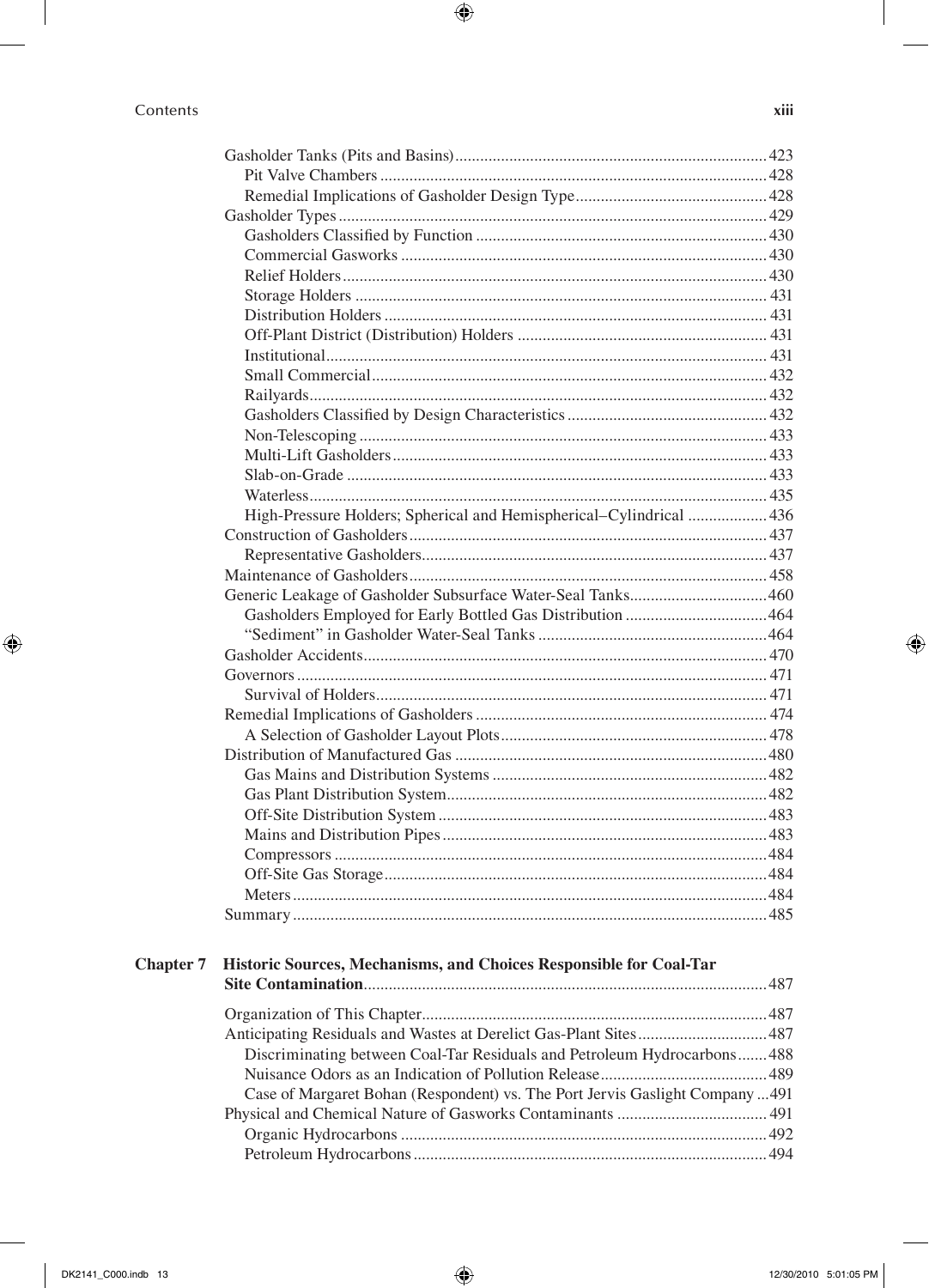**xiv** Contents

 $\overline{\phantom{a}}$ 

 $\bigoplus$ 

| Coal-Tar Process Residues as Gas-Manufacturing Contaminants 497         |  |
|-------------------------------------------------------------------------|--|
| Modern Studies of PAH Compounds as Toxic Organic Chemicals 499          |  |
| Impact of the "Appendix VII List" of Priority-Pollutant PAHs 499        |  |
| Regulatory Use of the Appendix VII List of Priority Pollutant PAHs is   |  |
|                                                                         |  |
|                                                                         |  |
|                                                                         |  |
| Arguments Featuring Anthropogenic (Non-FMGP) PAHs 504                   |  |
| Potential Confusion over Obsolete PAH Chemical Compound Names505        |  |
|                                                                         |  |
|                                                                         |  |
|                                                                         |  |
| The Light Oils of Coal Tar as Residuals of Gas Manufacturing509         |  |
|                                                                         |  |
| Light Oils-Monocyclic Aromatic Hydrocarbons-BTEX  518                   |  |
|                                                                         |  |
|                                                                         |  |
|                                                                         |  |
|                                                                         |  |
|                                                                         |  |
|                                                                         |  |
| Heavy Oils-High-Ring PAHs (More Viscous Tars and Creosote Oils)  534    |  |
|                                                                         |  |
|                                                                         |  |
| Residuals Typical of the Various Manufactured Gas Processes 534         |  |
|                                                                         |  |
|                                                                         |  |
|                                                                         |  |
|                                                                         |  |
|                                                                         |  |
|                                                                         |  |
|                                                                         |  |
|                                                                         |  |
| Historic Gasworks Management Options for Gas-Manufacturing Residuals546 |  |
|                                                                         |  |
|                                                                         |  |
|                                                                         |  |
|                                                                         |  |
| Historic Commentary Regarding Gas-Plant Residuals Management 550        |  |
|                                                                         |  |
|                                                                         |  |
|                                                                         |  |
|                                                                         |  |
|                                                                         |  |
|                                                                         |  |
|                                                                         |  |
| Gasworks Process Components as Sources of Site Contamination 558        |  |
|                                                                         |  |
|                                                                         |  |
|                                                                         |  |

 $\bigoplus$ 

 $\overline{\phantom{a}}$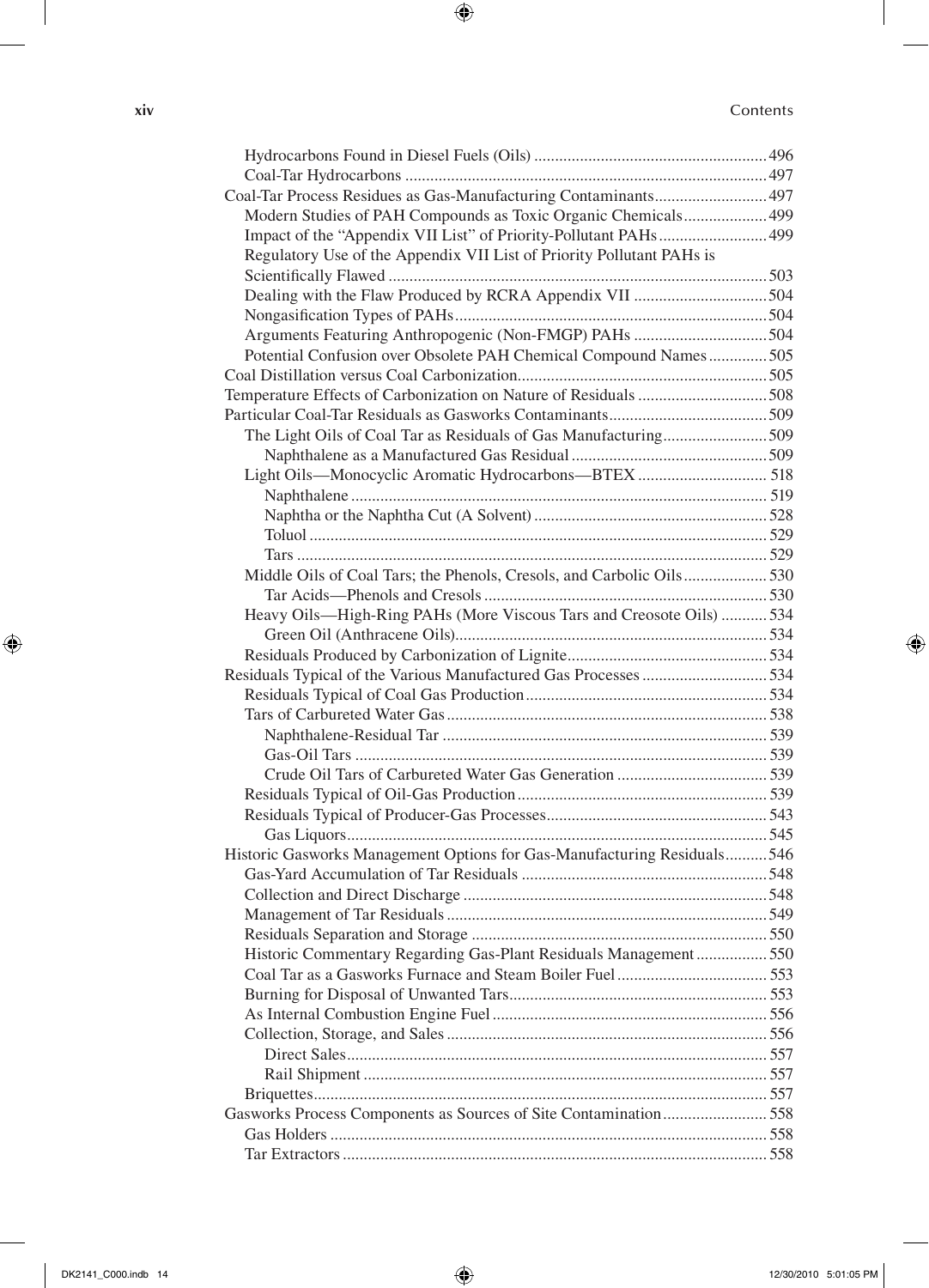#### Contents **xv**

 $\overline{\phantom{a}}$ 

 $\bigoplus$ 

 $\overline{\phantom{a}}$ 

 $\bigoplus$ 

| Gas Works Fluid and Semifluid Residuals and Wastes as Potential              |  |
|------------------------------------------------------------------------------|--|
|                                                                              |  |
|                                                                              |  |
|                                                                              |  |
|                                                                              |  |
|                                                                              |  |
|                                                                              |  |
|                                                                              |  |
|                                                                              |  |
|                                                                              |  |
| Tar-Water Emulsion, the Troubling Residual-Turned Toxic Waste 565            |  |
|                                                                              |  |
|                                                                              |  |
|                                                                              |  |
|                                                                              |  |
|                                                                              |  |
| General Remedial Implications of Gas-Manufacturing Residuals                 |  |
|                                                                              |  |
|                                                                              |  |
|                                                                              |  |
|                                                                              |  |
|                                                                              |  |
|                                                                              |  |
|                                                                              |  |
|                                                                              |  |
|                                                                              |  |
|                                                                              |  |
| Regulatory Implications of Gasworks Cyanide and Cyanogens 587                |  |
|                                                                              |  |
|                                                                              |  |
|                                                                              |  |
|                                                                              |  |
|                                                                              |  |
| Demolition Waste of Replaced Ceramic Retorts and Brick Benches593            |  |
|                                                                              |  |
|                                                                              |  |
|                                                                              |  |
|                                                                              |  |
|                                                                              |  |
|                                                                              |  |
|                                                                              |  |
|                                                                              |  |
| Case Study of Gasworks Nos. 1 and 2, Ramsgate, Kent, the United Kingdom  601 |  |
|                                                                              |  |
|                                                                              |  |
|                                                                              |  |
|                                                                              |  |
|                                                                              |  |
|                                                                              |  |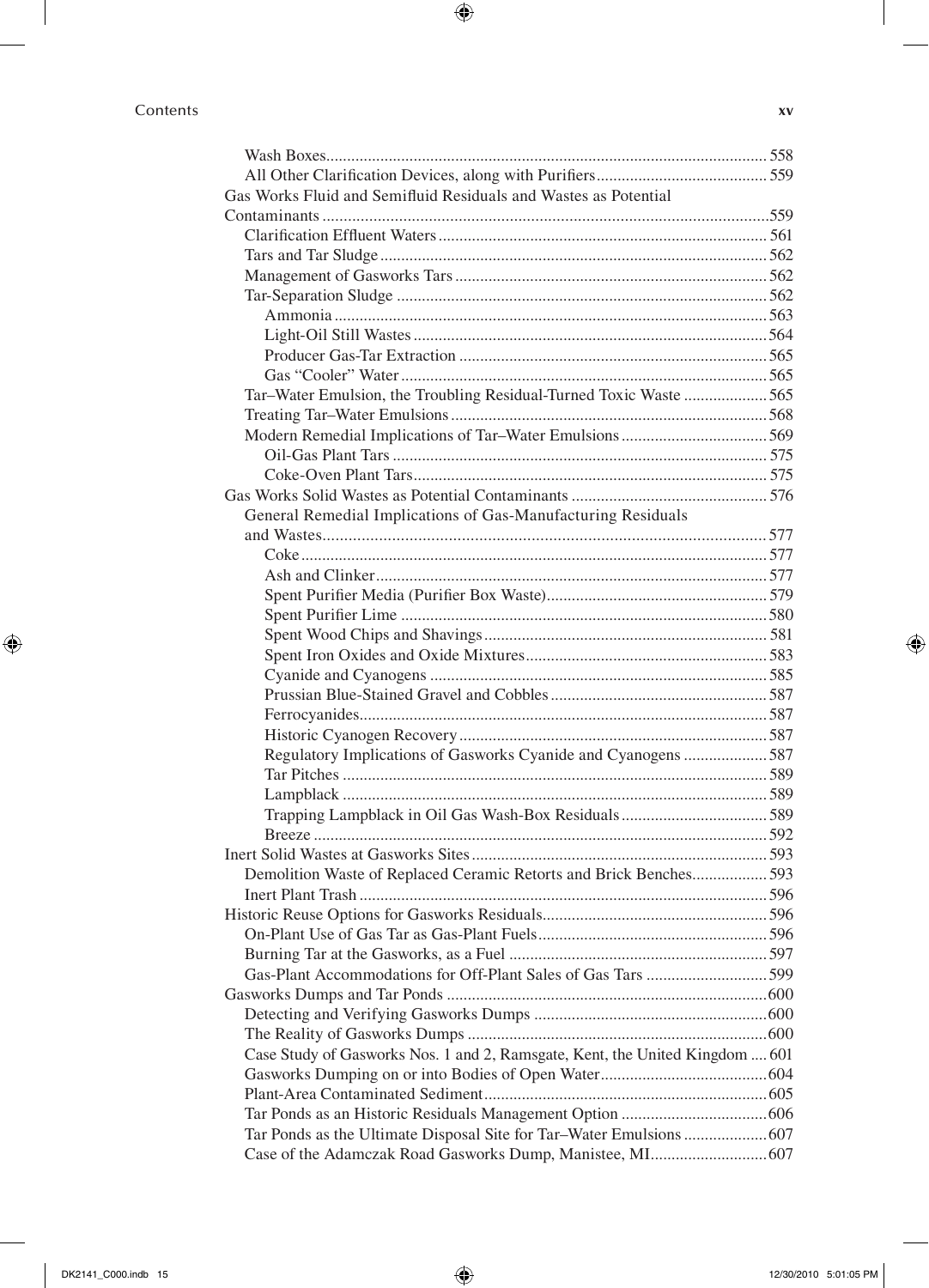#### **xvi** Contents

 $\overline{\phantom{a}}$ 

 $\bigoplus$ 

| Source Areas and Associated Waste Types for Characterization Planning 609            |  |
|--------------------------------------------------------------------------------------|--|
|                                                                                      |  |
|                                                                                      |  |
|                                                                                      |  |
|                                                                                      |  |
|                                                                                      |  |
| Organic Chemical Fingerprint Association with Source Area 610                        |  |
| Historic Knowledge, Legislation, and Litigation over Gas-House Wastes  610           |  |
| By-Product Recovery Operations as Sources of Gasworks Contamination  611             |  |
|                                                                                      |  |
|                                                                                      |  |
|                                                                                      |  |
|                                                                                      |  |
|                                                                                      |  |
|                                                                                      |  |
|                                                                                      |  |
| Historic case of Ammonia Scrubber Waste Pollution at Schenectady, NY  618            |  |
|                                                                                      |  |
|                                                                                      |  |
|                                                                                      |  |
|                                                                                      |  |
|                                                                                      |  |
|                                                                                      |  |
|                                                                                      |  |
|                                                                                      |  |
|                                                                                      |  |
|                                                                                      |  |
|                                                                                      |  |
|                                                                                      |  |
|                                                                                      |  |
|                                                                                      |  |
|                                                                                      |  |
|                                                                                      |  |
|                                                                                      |  |
|                                                                                      |  |
| Water-Gas Wash-Box and Carbureted Water-Gas Wash-Box Residuals  634                  |  |
|                                                                                      |  |
| Leaks, Spills, Drainages, and Direct Discharges as Sources of Site Contamination 635 |  |
|                                                                                      |  |
| Case of Lake Station, a Central Station (AKA "Gasworks Park"),                       |  |
|                                                                                      |  |
|                                                                                      |  |
|                                                                                      |  |
|                                                                                      |  |
| Corrosion of Aboveground Plate Steel Gasholder Water-Seal Tanks  638                 |  |
|                                                                                      |  |
|                                                                                      |  |
|                                                                                      |  |
|                                                                                      |  |
|                                                                                      |  |
|                                                                                      |  |

 $\bigoplus$ 

 $\overline{\phantom{a}}$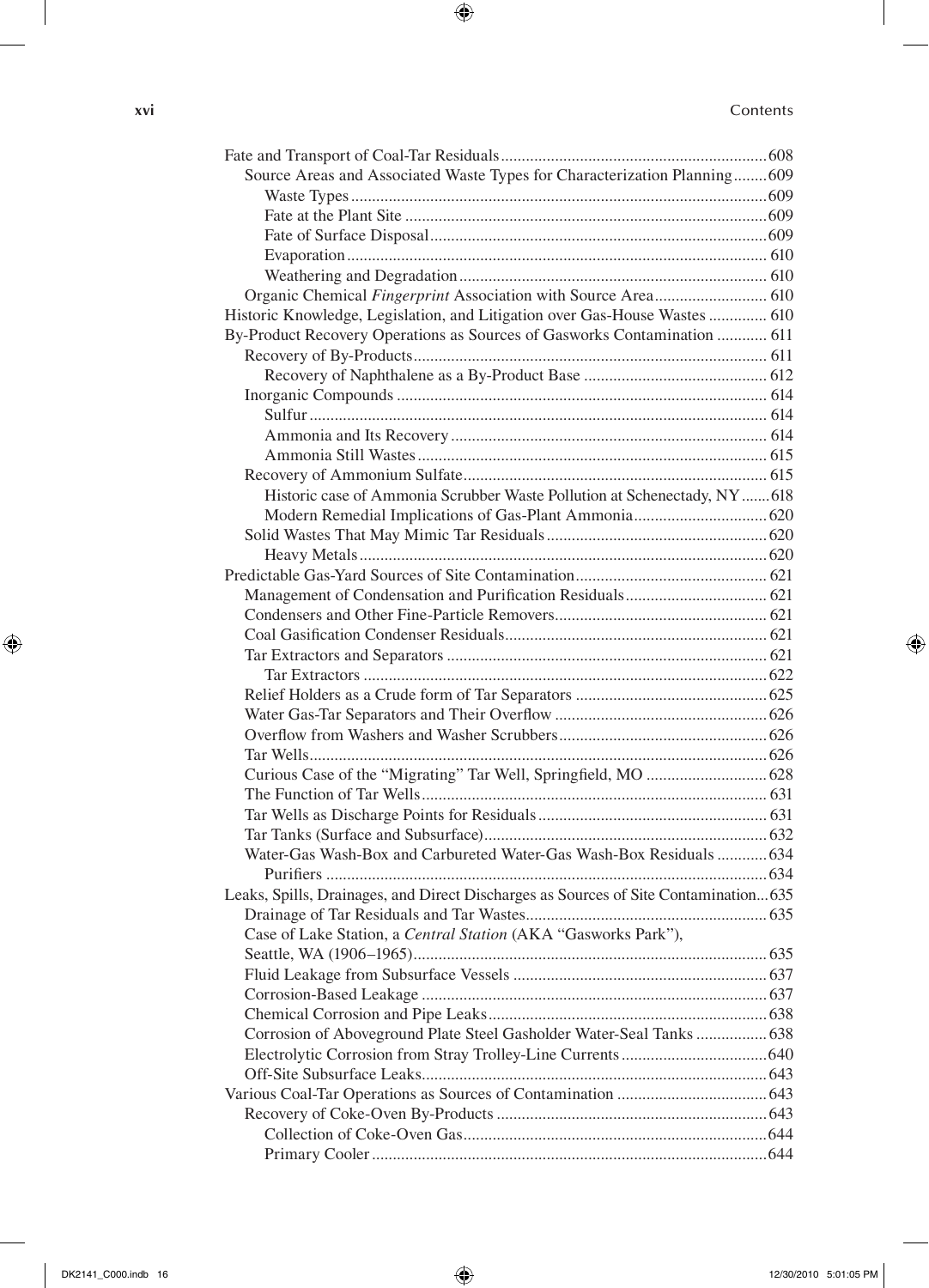$\mathbf{I}$ 

 $\bigoplus$ 

|                  | Wood Preservation Facilities as Uncontrolled Hazardous Waste Sites 663  |  |
|------------------|-------------------------------------------------------------------------|--|
|                  |                                                                         |  |
|                  |                                                                         |  |
|                  |                                                                         |  |
|                  | Remedial Implications of Creosote-Based Wood-Treatment Plant Sites  673 |  |
|                  |                                                                         |  |
|                  |                                                                         |  |
|                  |                                                                         |  |
|                  |                                                                         |  |
|                  |                                                                         |  |
|                  |                                                                         |  |
|                  |                                                                         |  |
|                  | Application of Prepared Coal-Tar Road Improvement Products 682          |  |
|                  |                                                                         |  |
|                  | Historic Operational Nuisances and Damages Associated with Manufactured |  |
|                  |                                                                         |  |
|                  | State of Knowledge Regarding Gas-Manufacturing Residuals during the     |  |
|                  |                                                                         |  |
|                  |                                                                         |  |
| <b>Chapter 8</b> |                                                                         |  |
|                  |                                                                         |  |
|                  |                                                                         |  |
|                  |                                                                         |  |
|                  |                                                                         |  |

 $\bigoplus$ 

 $\bigoplus$ 

What the Literature Reveals Is of Importance to Remediation............................ 691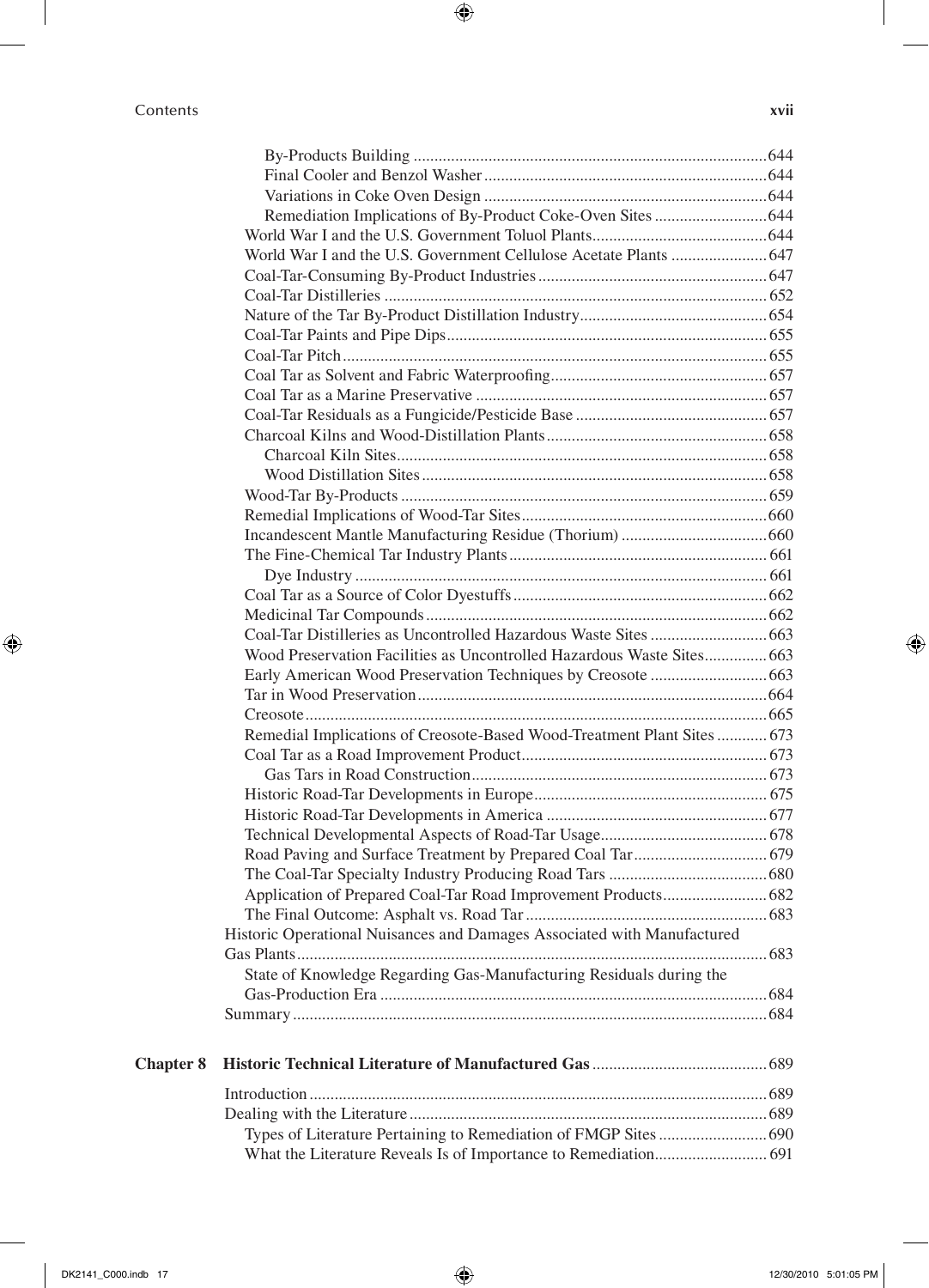#### **xviii** Contents

 $\overline{\phantom{a}}$ 

 $\bigoplus$ 

| Nature and Dissemination of Remediation-Relevant Gas Industry Literature  692 |  |
|-------------------------------------------------------------------------------|--|
|                                                                               |  |
|                                                                               |  |
|                                                                               |  |
|                                                                               |  |
|                                                                               |  |
|                                                                               |  |
| Effect of Post-1930 Shortages in Gas-Manufacturing Feedstocks 694             |  |
|                                                                               |  |
|                                                                               |  |
|                                                                               |  |
|                                                                               |  |
| Historic Literature in Microform and Internet Digital Archival Format  701    |  |
|                                                                               |  |
| Related Sanitary Engineering Content of American Journal Papers 709           |  |
|                                                                               |  |
|                                                                               |  |
|                                                                               |  |
|                                                                               |  |
|                                                                               |  |
|                                                                               |  |
|                                                                               |  |
|                                                                               |  |
|                                                                               |  |
|                                                                               |  |
|                                                                               |  |
|                                                                               |  |
|                                                                               |  |
|                                                                               |  |
| Gas Utility Annual Reports and Employee/Public Relations Magazines732         |  |
|                                                                               |  |
|                                                                               |  |
|                                                                               |  |
|                                                                               |  |
|                                                                               |  |
|                                                                               |  |
|                                                                               |  |
| Contour Maps and Boring Logs for Proposed Station Development738              |  |
|                                                                               |  |
|                                                                               |  |
|                                                                               |  |
|                                                                               |  |
|                                                                               |  |
|                                                                               |  |
|                                                                               |  |
|                                                                               |  |
|                                                                               |  |
|                                                                               |  |
|                                                                               |  |

 $\bigoplus$ 

 $\overline{\phantom{a}}$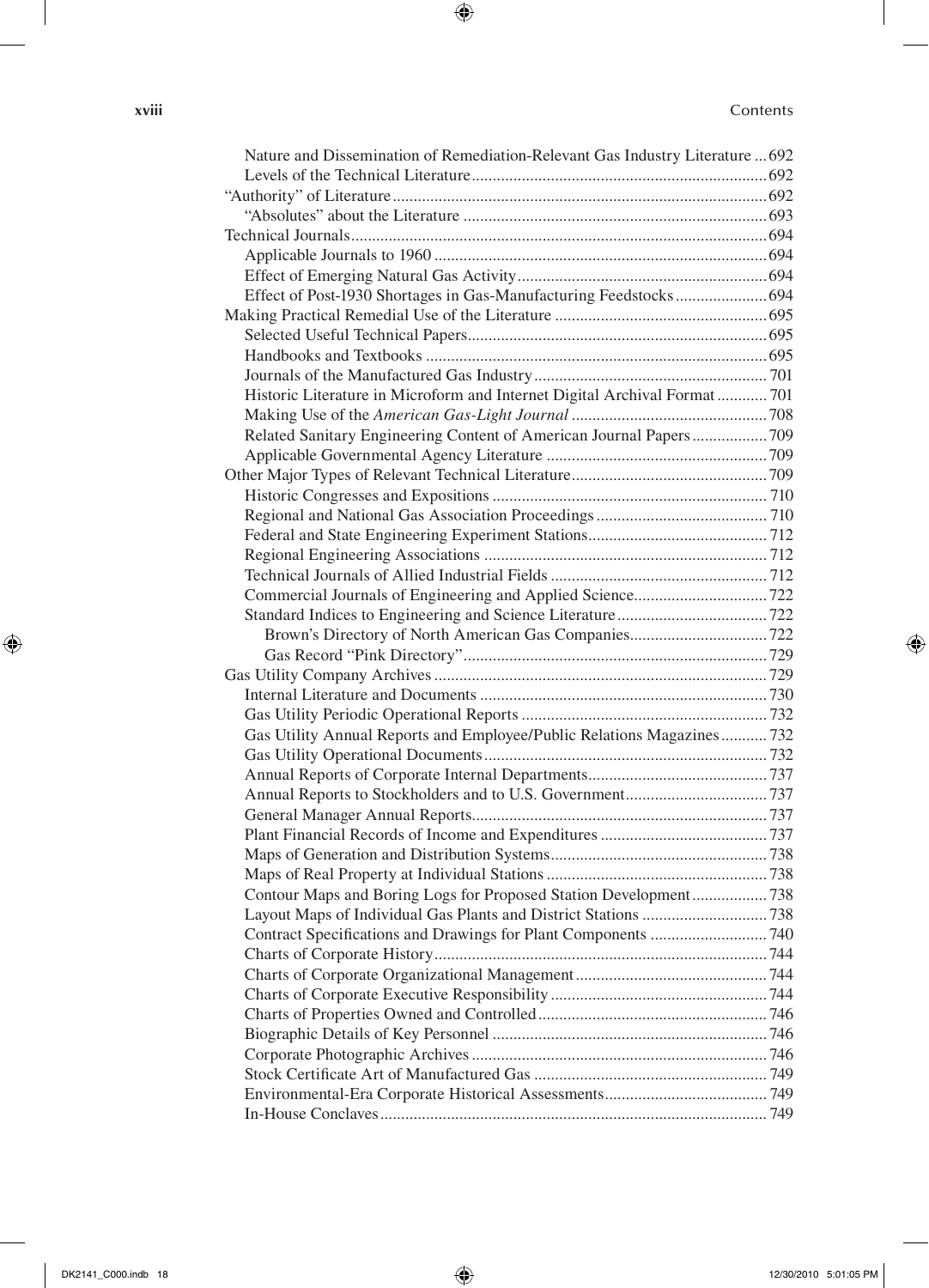#### Contents **xix**

 $\overline{\phantom{a}}$ 

 $\bigoplus$ 

| Role of Universities in Gas Industry Education and Technology Exchange 749 |  |
|----------------------------------------------------------------------------|--|
|                                                                            |  |
|                                                                            |  |
|                                                                            |  |
|                                                                            |  |
|                                                                            |  |
|                                                                            |  |
| Corporate Histories and Monographs of the Newcomen Society  763            |  |
|                                                                            |  |
|                                                                            |  |
|                                                                            |  |
|                                                                            |  |
|                                                                            |  |
|                                                                            |  |
|                                                                            |  |
|                                                                            |  |
|                                                                            |  |
|                                                                            |  |
| Content of a Typical Historic Consulting Engineering Report  776           |  |
|                                                                            |  |
|                                                                            |  |
|                                                                            |  |
|                                                                            |  |
|                                                                            |  |
|                                                                            |  |
|                                                                            |  |
|                                                                            |  |
|                                                                            |  |
|                                                                            |  |
|                                                                            |  |
|                                                                            |  |
|                                                                            |  |
|                                                                            |  |
|                                                                            |  |
|                                                                            |  |
|                                                                            |  |
|                                                                            |  |
|                                                                            |  |
|                                                                            |  |
|                                                                            |  |
|                                                                            |  |
|                                                                            |  |
|                                                                            |  |
|                                                                            |  |
|                                                                            |  |
|                                                                            |  |
|                                                                            |  |
|                                                                            |  |
|                                                                            |  |

 $\bigoplus$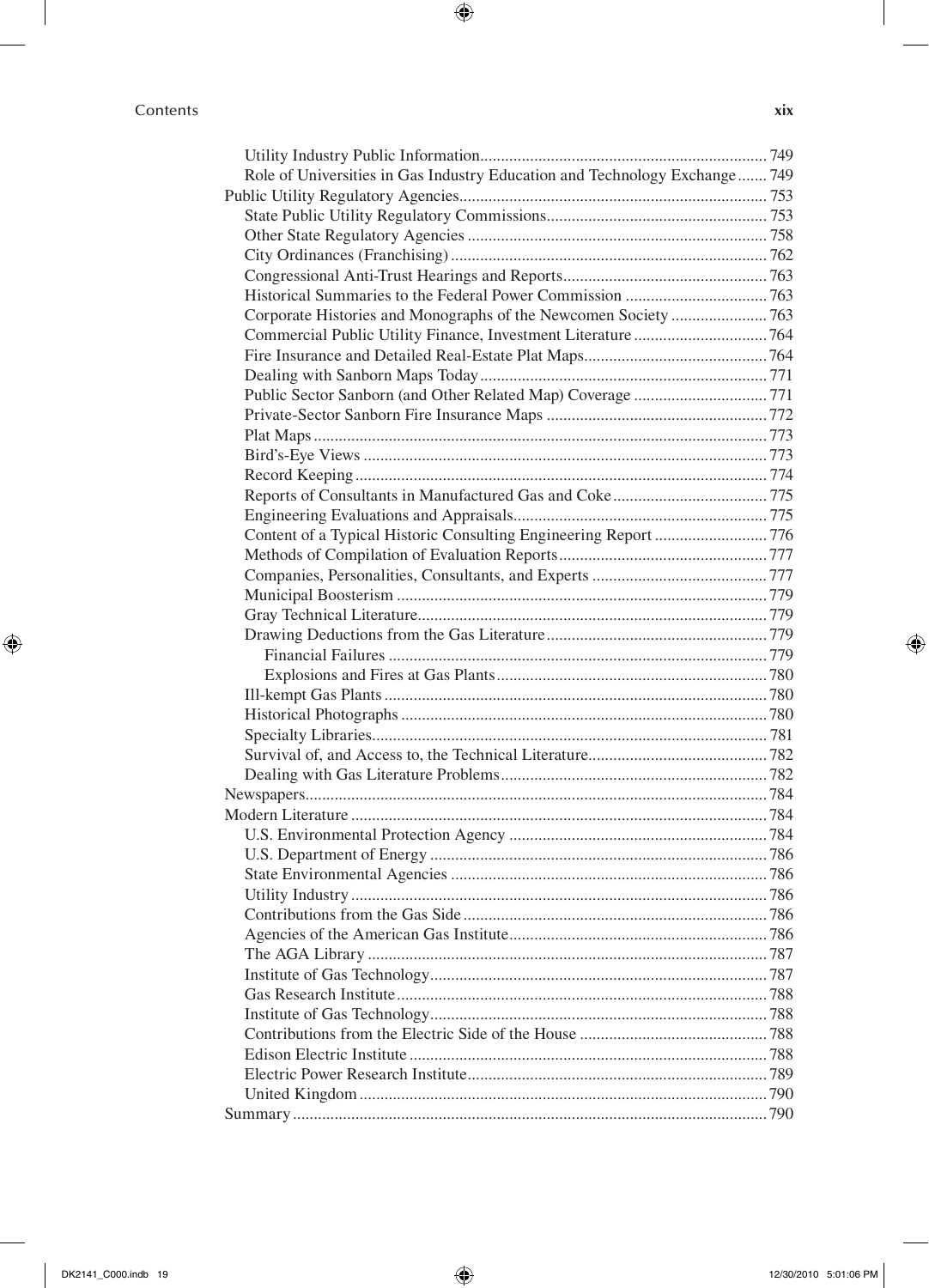| XX | Contents |
|----|----------|
|    |          |

 $\overline{\phantom{a}}$ 

 $\bigoplus$ 

| <b>Chapter 9</b> |                                                                            |  |
|------------------|----------------------------------------------------------------------------|--|
|                  |                                                                            |  |
|                  |                                                                            |  |
|                  | History of American Activities in Locating and Remediating FMGPs795        |  |
|                  |                                                                            |  |
|                  |                                                                            |  |
|                  | Basis for USEPA Concern for Former Gasworks and Related Coal-Tar Sites 796 |  |
|                  | A Word about "Coal-Tar" Sites, as Related to the RCRA                      |  |
|                  |                                                                            |  |
|                  |                                                                            |  |
|                  |                                                                            |  |
|                  |                                                                            |  |
|                  |                                                                            |  |
|                  |                                                                            |  |
|                  |                                                                            |  |
|                  |                                                                            |  |
|                  |                                                                            |  |
|                  |                                                                            |  |
|                  |                                                                            |  |
|                  |                                                                            |  |
|                  |                                                                            |  |
|                  |                                                                            |  |
|                  |                                                                            |  |
|                  |                                                                            |  |
|                  | Example Circumstances under Which Certain FMGPs Were First                 |  |
|                  |                                                                            |  |
|                  |                                                                            |  |
|                  |                                                                            |  |
|                  |                                                                            |  |
|                  |                                                                            |  |
|                  |                                                                            |  |
|                  |                                                                            |  |
|                  |                                                                            |  |
|                  |                                                                            |  |
|                  |                                                                            |  |
|                  |                                                                            |  |
|                  |                                                                            |  |
|                  | Chemical Characterization of Historic Gas-Manufacturing Wastes  817        |  |
|                  |                                                                            |  |
|                  | Dealing with the EPA RCRA Appendix VII Coal-Tar Chemicals  821             |  |
|                  |                                                                            |  |
|                  |                                                                            |  |
|                  |                                                                            |  |
|                  |                                                                            |  |
|                  |                                                                            |  |
|                  |                                                                            |  |
|                  |                                                                            |  |
|                  |                                                                            |  |
|                  |                                                                            |  |
|                  |                                                                            |  |

 $\bigoplus$ 

 $\overline{\phantom{a}}$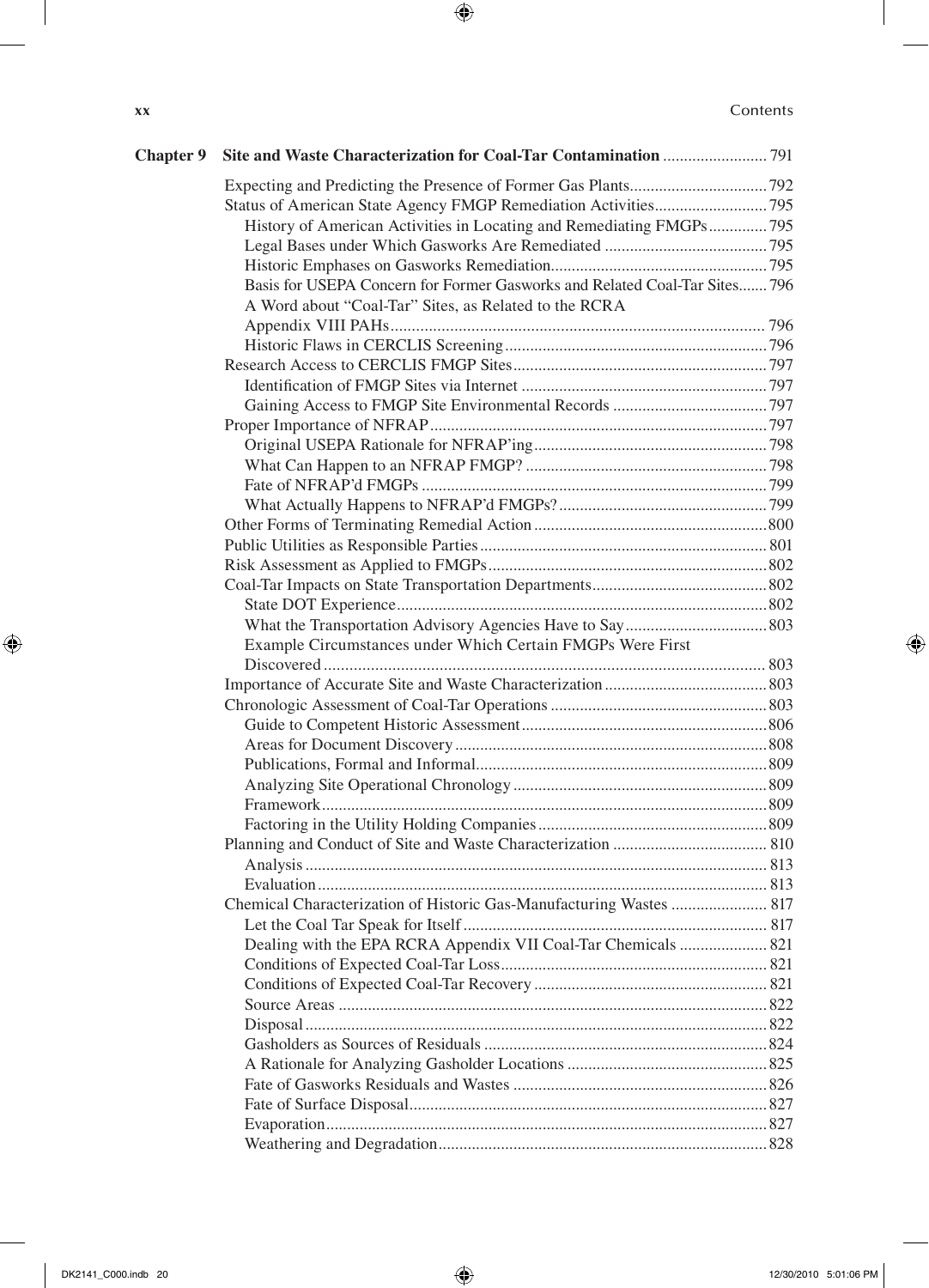#### Contents **xxi**

 $\overline{\phantom{a}}$ 

 $\bigoplus$ 

| Essential Focuses of a Comprehensive Site and Waste Characterization  847 |  |
|---------------------------------------------------------------------------|--|
|                                                                           |  |
|                                                                           |  |
|                                                                           |  |
|                                                                           |  |
|                                                                           |  |
|                                                                           |  |
|                                                                           |  |
|                                                                           |  |
|                                                                           |  |
|                                                                           |  |
|                                                                           |  |
|                                                                           |  |
|                                                                           |  |
|                                                                           |  |
|                                                                           |  |
|                                                                           |  |
|                                                                           |  |
|                                                                           |  |
|                                                                           |  |
|                                                                           |  |
|                                                                           |  |
|                                                                           |  |
|                                                                           |  |
|                                                                           |  |
|                                                                           |  |

 $\bigoplus$ 

 $\overline{\phantom{a}}$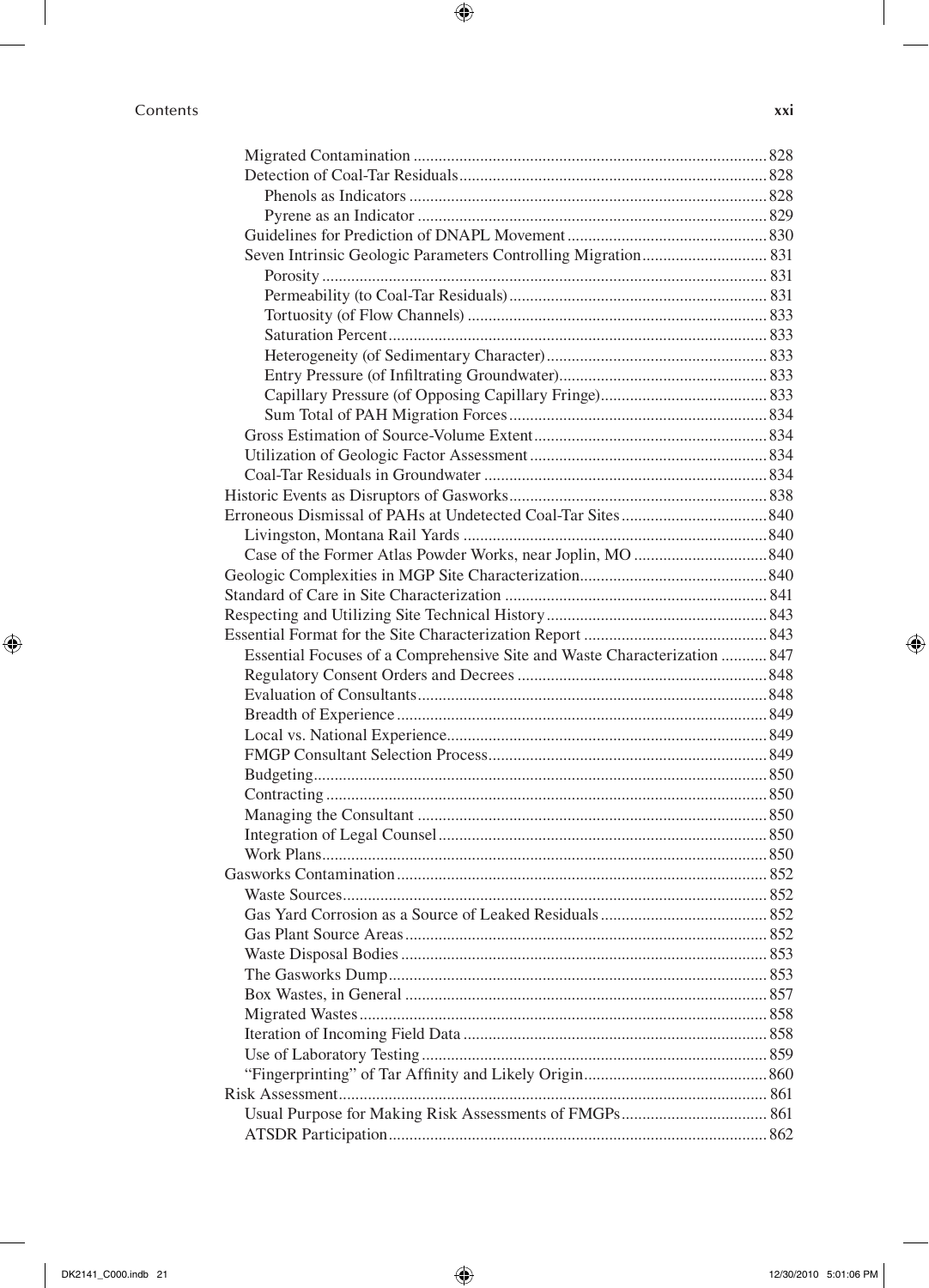#### **xxii** Contents

 $\overline{\phantom{a}}$ 

 $\bigoplus$ 

| Chapter 10 Selection and Construction of Remedy: A Commendation to the "RPM"875                                                                           |  |
|-----------------------------------------------------------------------------------------------------------------------------------------------------------|--|
|                                                                                                                                                           |  |
| Practical Effects of the Voluntary Cleanup Program Movement in America 875                                                                                |  |
| $D_{\text{max}}$ that The leads of Latitude and Latitude of $D_{\text{max}}$ $D_{\text{max}}$ $D_{\text{max}}$ distinct $D_{\text{max}}$ $D_{\text{max}}$ |  |

 $\bigoplus$ 

| Practical Effects of the Voluntary Cleanup Program Movement in America 875 |
|----------------------------------------------------------------------------|
| Practical Technological Imperatives of Coal-Tar Site Remediation  877      |
|                                                                            |
|                                                                            |
|                                                                            |
| Historic Role of the U.S. Environmental Protection Agency in FMGP          |
|                                                                            |
| Toxic Gas-Manufacturing Residual and Compounds as a Base Reference in      |
|                                                                            |
|                                                                            |
| The Coal-Tar Compounds Viewed from the Standpoint of Public Health 888     |
|                                                                            |
| Reference Information on Popularity of Particular FMGP Remediation         |
|                                                                            |
| Typical Remediation Alternatives for Consideration at FMGPs 893            |
|                                                                            |
|                                                                            |
|                                                                            |
|                                                                            |
|                                                                            |
|                                                                            |
|                                                                            |
| Special Attention to Historic Structures Located over Gasworks Toxics  918 |
|                                                                            |
|                                                                            |

 $\overline{\phantom{a}}$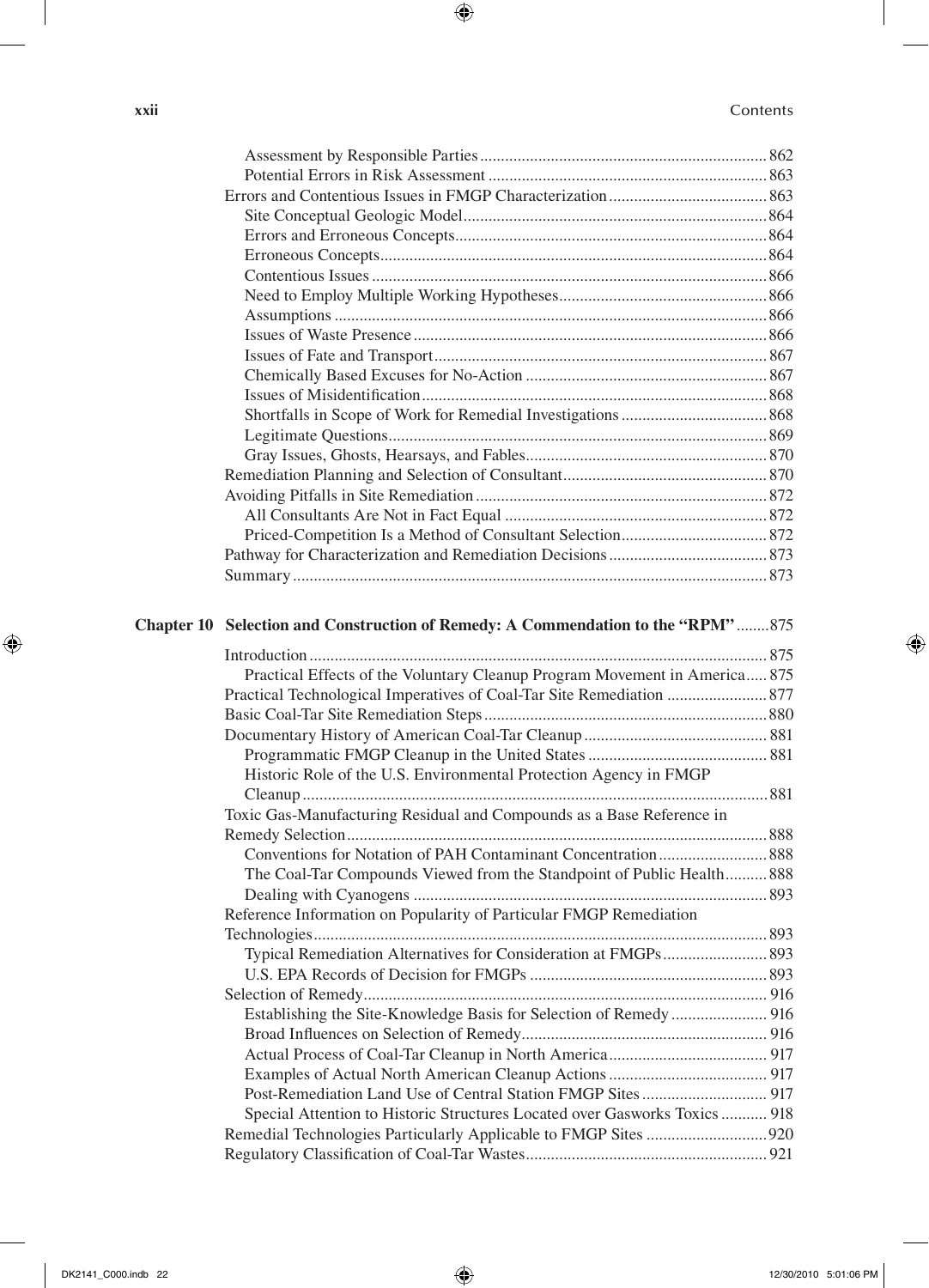#### Contents **xxiii**

| Basic Questions to Be Answered for Identified Box Waste Locations 923      |  |
|----------------------------------------------------------------------------|--|
|                                                                            |  |
|                                                                            |  |
|                                                                            |  |
|                                                                            |  |
|                                                                            |  |
|                                                                            |  |
|                                                                            |  |
|                                                                            |  |
|                                                                            |  |
|                                                                            |  |
|                                                                            |  |
|                                                                            |  |
|                                                                            |  |
|                                                                            |  |
|                                                                            |  |
|                                                                            |  |
|                                                                            |  |
|                                                                            |  |
|                                                                            |  |
|                                                                            |  |
|                                                                            |  |
|                                                                            |  |
|                                                                            |  |
|                                                                            |  |
| RBCA as Promoted beyond Leaking Underground Petroleum Tanks 940            |  |
| Misapplication of RBCA to FMGPs and Other Coal-Tar Sites 941               |  |
| Rational-Basis Selection of Remedy for FMGPs and Other Coal-Tar Sites  941 |  |
|                                                                            |  |
|                                                                            |  |
|                                                                            |  |
| Hazardous Residuals and Wastes of Coke Works and Tar Distilleries 943      |  |
|                                                                            |  |
|                                                                            |  |
|                                                                            |  |
| Remediation Imperatives for Accurate Site and Waste Characterization  944  |  |
|                                                                            |  |
|                                                                            |  |
|                                                                            |  |
|                                                                            |  |
|                                                                            |  |
|                                                                            |  |
|                                                                            |  |
|                                                                            |  |
|                                                                            |  |
|                                                                            |  |
|                                                                            |  |

 $\bigoplus$ 

*Groundwater Controls*....................................................................................949

 $\bigoplus$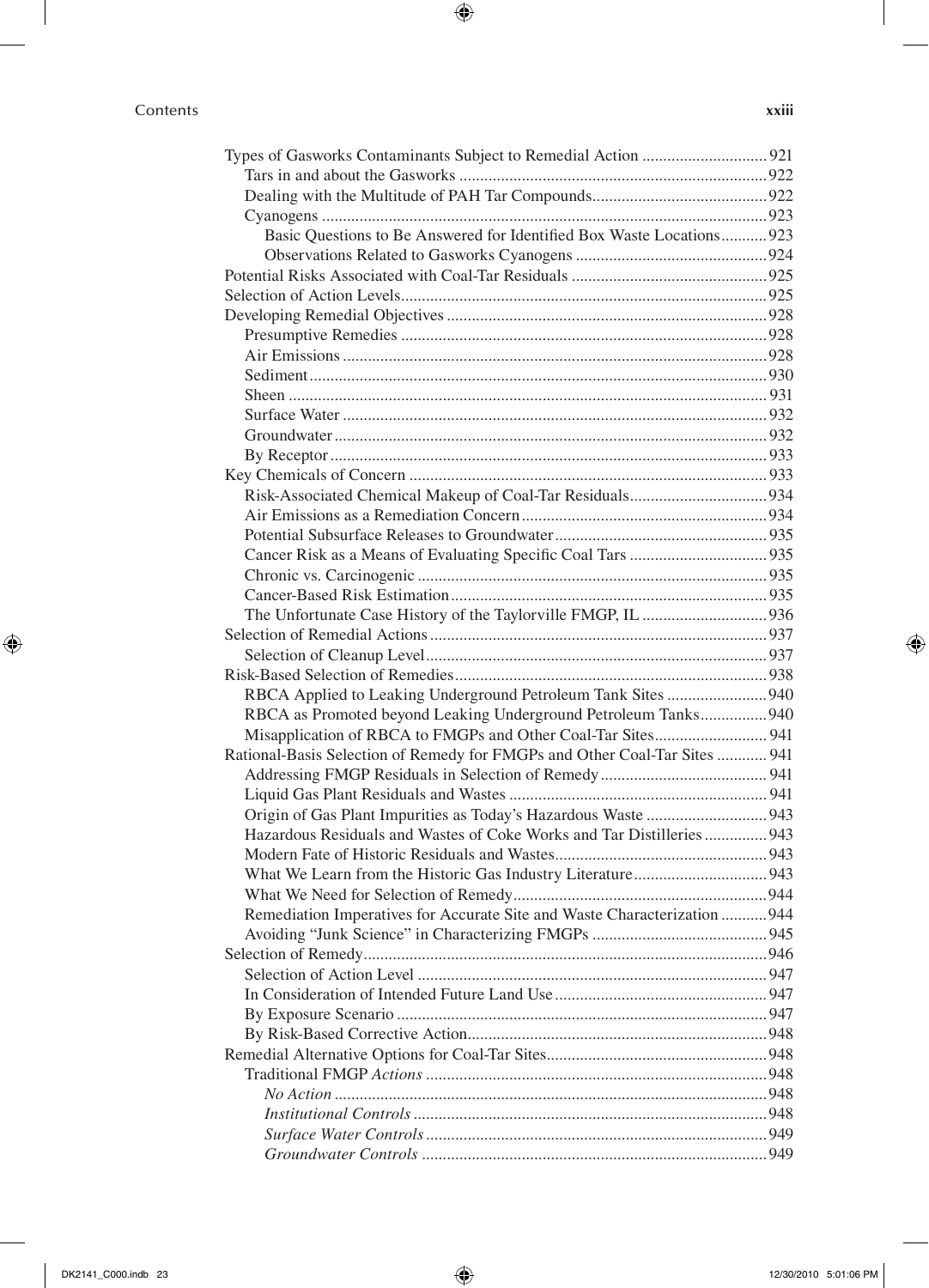#### Contents

| General North American Status of FMGP Constructed Remedy 967                          |  |
|---------------------------------------------------------------------------------------|--|
|                                                                                       |  |
|                                                                                       |  |
|                                                                                       |  |
|                                                                                       |  |
|                                                                                       |  |
|                                                                                       |  |
|                                                                                       |  |
|                                                                                       |  |
|                                                                                       |  |
|                                                                                       |  |
|                                                                                       |  |
|                                                                                       |  |
|                                                                                       |  |
|                                                                                       |  |
|                                                                                       |  |
|                                                                                       |  |
|                                                                                       |  |
|                                                                                       |  |
|                                                                                       |  |
|                                                                                       |  |
|                                                                                       |  |
|                                                                                       |  |
|                                                                                       |  |
|                                                                                       |  |
|                                                                                       |  |
|                                                                                       |  |
| <b>Chapter 11 FMGP Regulatory and Legal Considerations for Remedial Engineers and</b> |  |
|                                                                                       |  |
|                                                                                       |  |
|                                                                                       |  |
|                                                                                       |  |

 $\bigoplus$ 

xxiv

I

 $\bigoplus$ 

 $\bigoplus$ 

 $\bigoplus$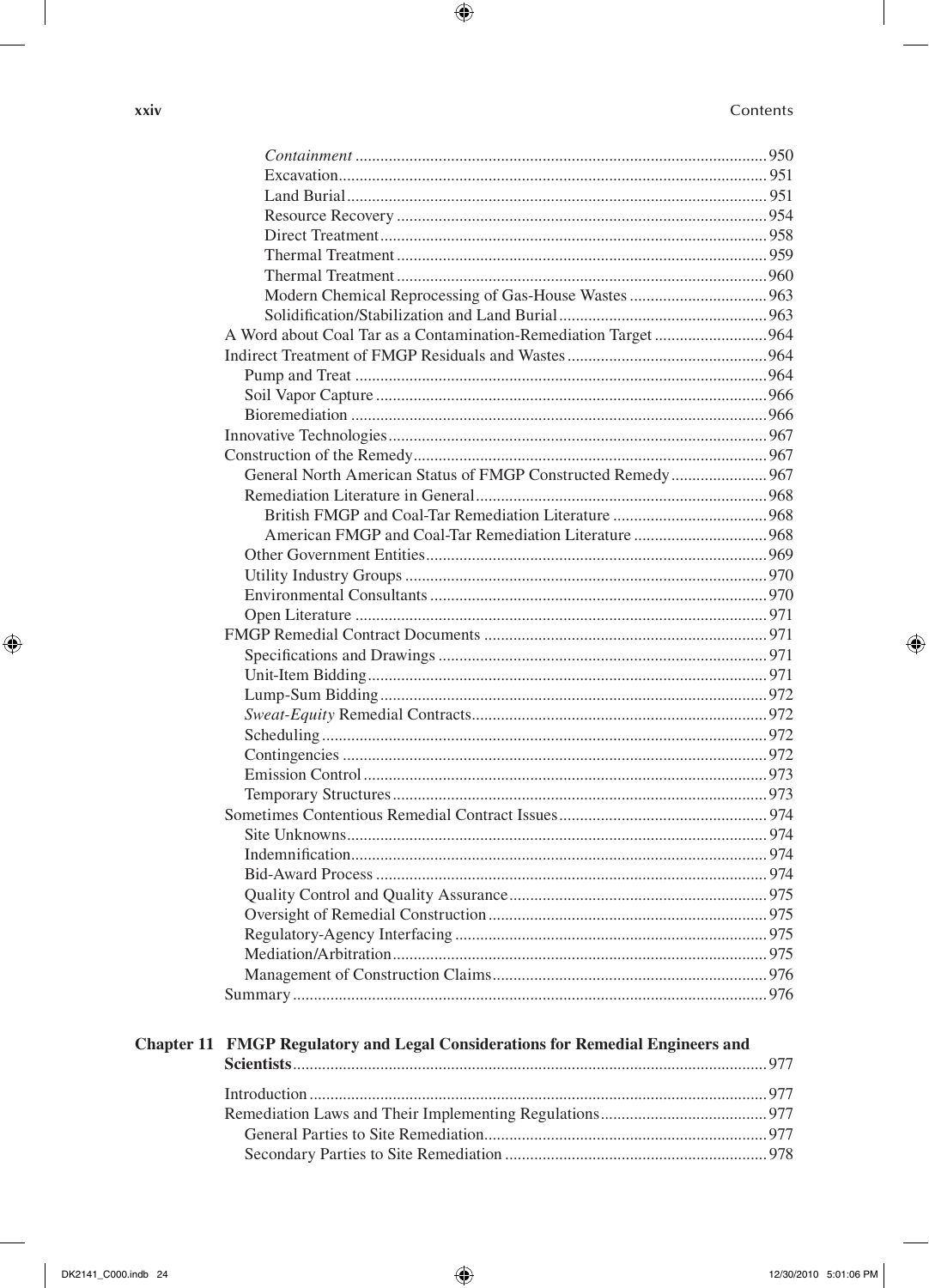#### Contents **xxv**

 $\overline{\phantom{a}}$ 

 $\bigoplus$ 

| General Number of Gasworks and Coal-Tar Sites in North America 979           |  |
|------------------------------------------------------------------------------|--|
|                                                                              |  |
|                                                                              |  |
|                                                                              |  |
|                                                                              |  |
|                                                                              |  |
|                                                                              |  |
| Remediation Influenced by CERCLA (SUPERFUND; 1980, as Amended)1000           |  |
|                                                                              |  |
|                                                                              |  |
|                                                                              |  |
|                                                                              |  |
|                                                                              |  |
|                                                                              |  |
|                                                                              |  |
| Potential for Third-Party Plaintiff Suits over Closed Sites 1010             |  |
|                                                                              |  |
|                                                                              |  |
|                                                                              |  |
| Statutory Recognition of Gasworks in the United Kingdom  1013                |  |
|                                                                              |  |
| U.K. Commitment to Consensus and Local Authority Participation1016           |  |
| Scottish Executive Moves to Streamline Its Guidance (2005)1016               |  |
| 2006 as a Year of Change for Gasworks Remediation in the United              |  |
|                                                                              |  |
|                                                                              |  |
| Relevant Applicability of the U.K. Environmental Act (1990)1017              |  |
|                                                                              |  |
|                                                                              |  |
|                                                                              |  |
|                                                                              |  |
|                                                                              |  |
|                                                                              |  |
|                                                                              |  |
| Trial Lawyer (Barrister) Comments on the NGG Case Impact  1020               |  |
|                                                                              |  |
|                                                                              |  |
| Twenty-First Century Legal Flaws in Worldwide Coal-Tar Site Remediation 1022 |  |
|                                                                              |  |
|                                                                              |  |
|                                                                              |  |
|                                                                              |  |
| Underlying Factors Influencing Cost Spreads for Remediation of North         |  |
|                                                                              |  |
|                                                                              |  |
| Historic Changes in North American Utility Companies  1028                   |  |
|                                                                              |  |
|                                                                              |  |
| Cost Recovery as a Means of Funding Gasworks Remediation 1033                |  |
|                                                                              |  |

 $\bigoplus$ 

 $\overline{\phantom{a}}$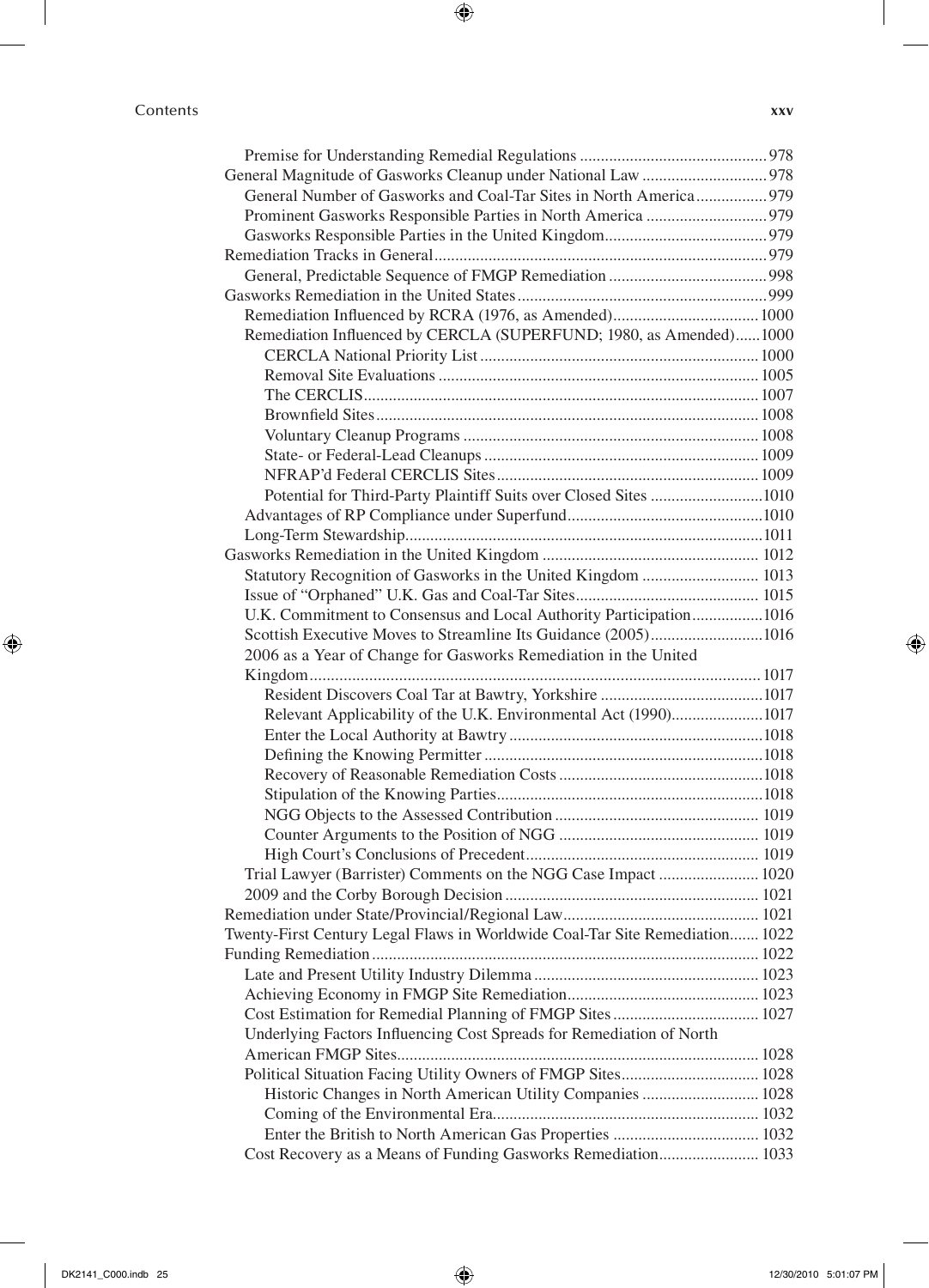**xxvi** Contents

 $\overline{\phantom{a}}$ 

 $\bigoplus$ 

| Remedial Cost Claims against General Liability Insurance Coverage 1041              |  |
|-------------------------------------------------------------------------------------|--|
| General Liability Notice Impact of the March 1984 Letter 1041                       |  |
|                                                                                     |  |
|                                                                                     |  |
| Usual Technical Topics of Contention Gasworks Insurance Coverage                    |  |
|                                                                                     |  |
| Seeking Site "Truths" in the Context of Remediation and of Related Litigation  1064 |  |
| Consideration of Historic Waste Management Practices  1064                          |  |
| Basic Truths about Historic Gasworks Operational Practices  1064                    |  |
| Judging the Truth Content of FMGP Site Characterization  1066                       |  |
| Remediation Roles for Professional Scientists and Engineers  1066                   |  |
|                                                                                     |  |
| Understanding Employer Interests as Relative to the Law 1067                        |  |
| Litigation Factors Impacting the Roles of Professional Engineers and                |  |
|                                                                                     |  |
|                                                                                     |  |
|                                                                                     |  |
| Ethics of Expert Technical Engineering and Science Testimony  1070                  |  |
| Situations in Which the Expert Chooses to Compromise the Truth  1070                |  |
|                                                                                     |  |
| Expert Qualification Responsibilities of the Court and Other Parties                |  |
|                                                                                     |  |
| Modern Court-Room Meanings Related to Expert Testimony on                           |  |
|                                                                                     |  |
| Commentary on the General Roles of Parties to Compelled Coal-Tar Site               |  |
|                                                                                     |  |
|                                                                                     |  |
|                                                                                     |  |
| True Impact of RP Recalcitrance over CERCLA Provisions 1075                         |  |
|                                                                                     |  |
|                                                                                     |  |
|                                                                                     |  |
| Some Engineering and Scientific Aspects of Redevelopment of Coal-Tar Sites 1077     |  |
|                                                                                     |  |
|                                                                                     |  |
| Appendix A: History of Manufactured Gas and Related Technologies: Major             |  |
| Chronological Events in the History of Manufactured Gas  1081                       |  |
|                                                                                     |  |
| Appendix B: Historic Glossary of Manufactured Gas and Allied Technologies1113       |  |
|                                                                                     |  |
|                                                                                     |  |
|                                                                                     |  |
|                                                                                     |  |
|                                                                                     |  |
|                                                                                     |  |

 $\bigoplus$ 

 $\overline{\phantom{a}}$ 

 $\bigoplus$ 

DK2141\_C000.indb 26 12/30/2010 5:01:07 PM 12/30/2010 5:01:07 PM 12/30 12/30 12/30 12/30 12/30 12/30 12/30 12/30 12/30 12/30 12/30 12/30 12/30 12/30 12/30 12/30 12/30 12/30 12/30 12/30 12/30 12/30 12/30 12/30 12/30 12/30 1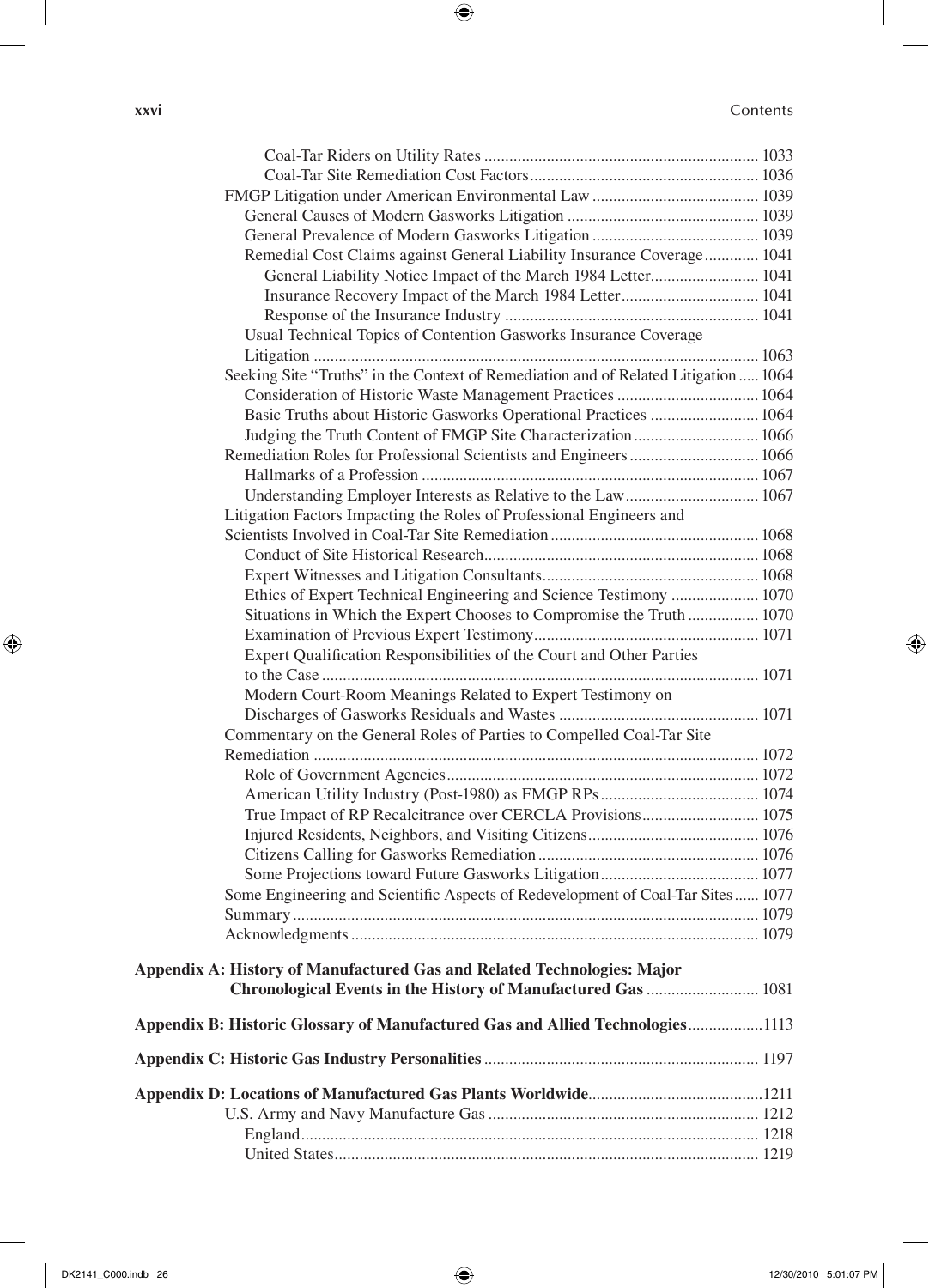|  | I<br>ī<br>ł<br>۰.<br>٧ |
|--|------------------------|

#### Contents

 $\overline{\phantom{a}}$ 

 $\bigoplus$ 

| -<br>i | н.<br>- | . . | ٠ |
|--------|---------|-----|---|

 $\overline{\phantom{a}}$ 

 $\bigoplus$ 

 $\bigoplus$ 

J

12/30/2010 5:01:07 PM